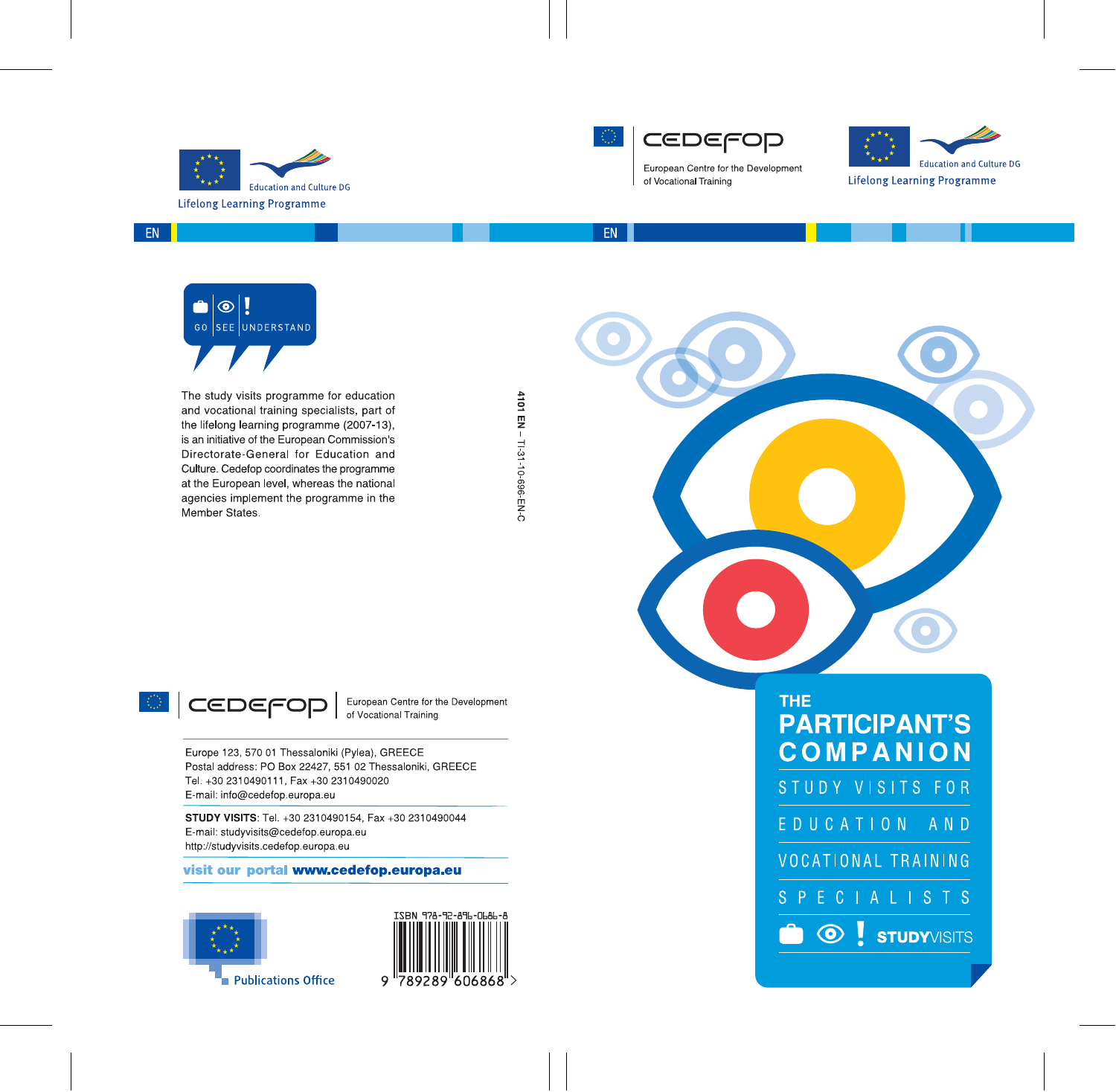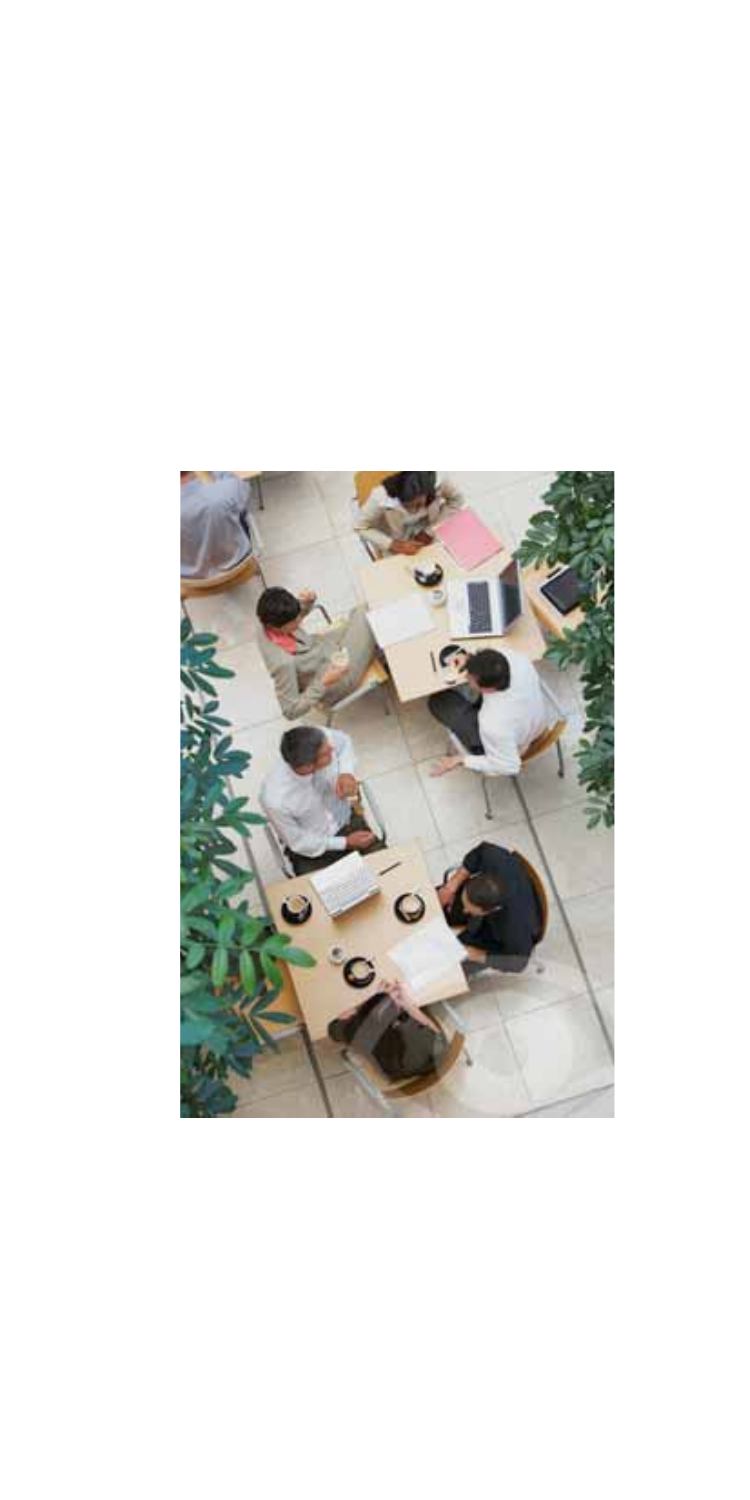## **E** CEDEFOP

## The participant's companion

Study visits for education and vocational training specialists

2nd edition



Luxembourg: Publications Office of the European Union, 2011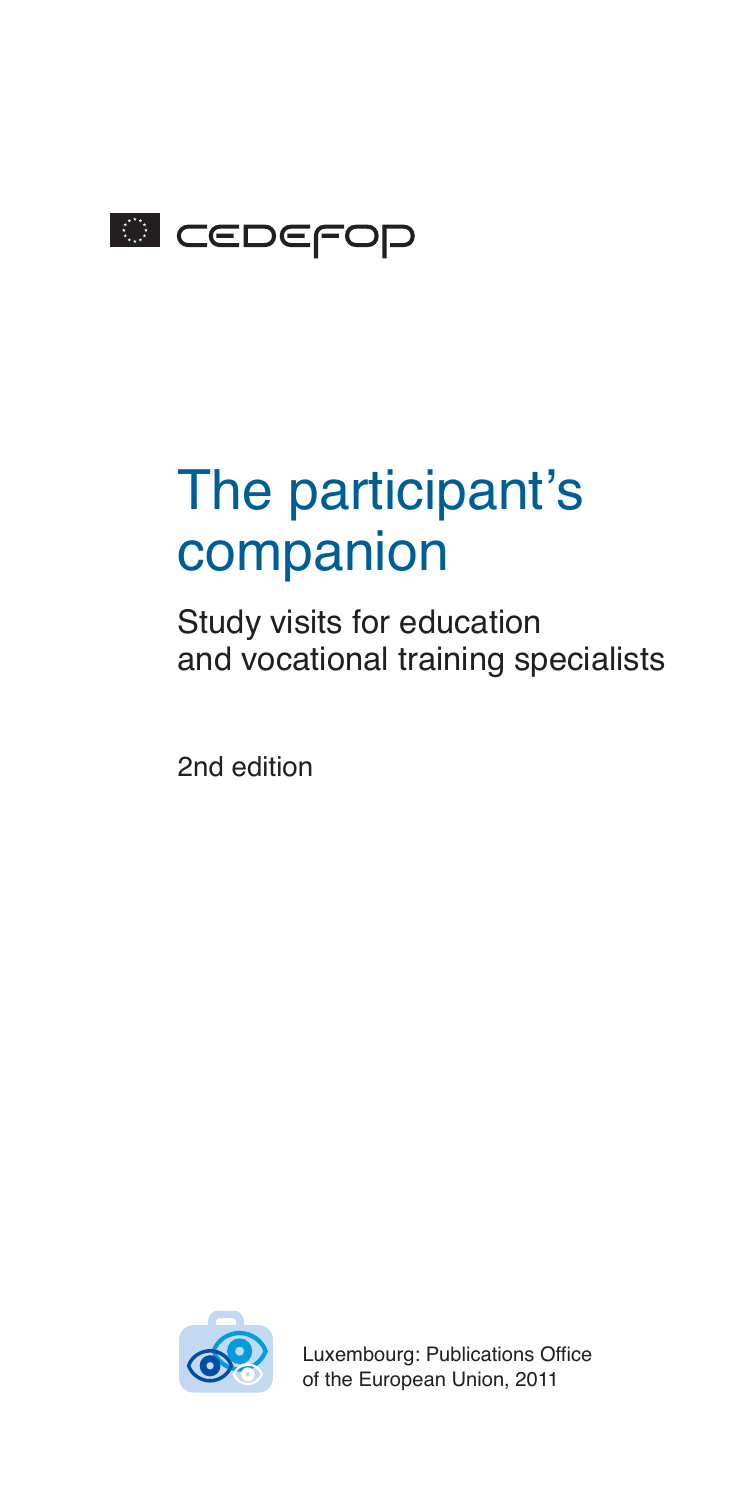

A great deal of additional information on the European Union is available on the Internet. It can be accessed through the Europa server (http://europa.eu).

Cataloguing data can be found at the end of this publication.

Luxembourg: Publications Office of the European Union, 2011

ISBN 978-92-896-0686-8 doi:10.2801/39220

© European Centre for the Development of Vocational Training (Cedefop), 2011 All rights reserved.

Designed by adam@artdirector.gr Printed in the European Union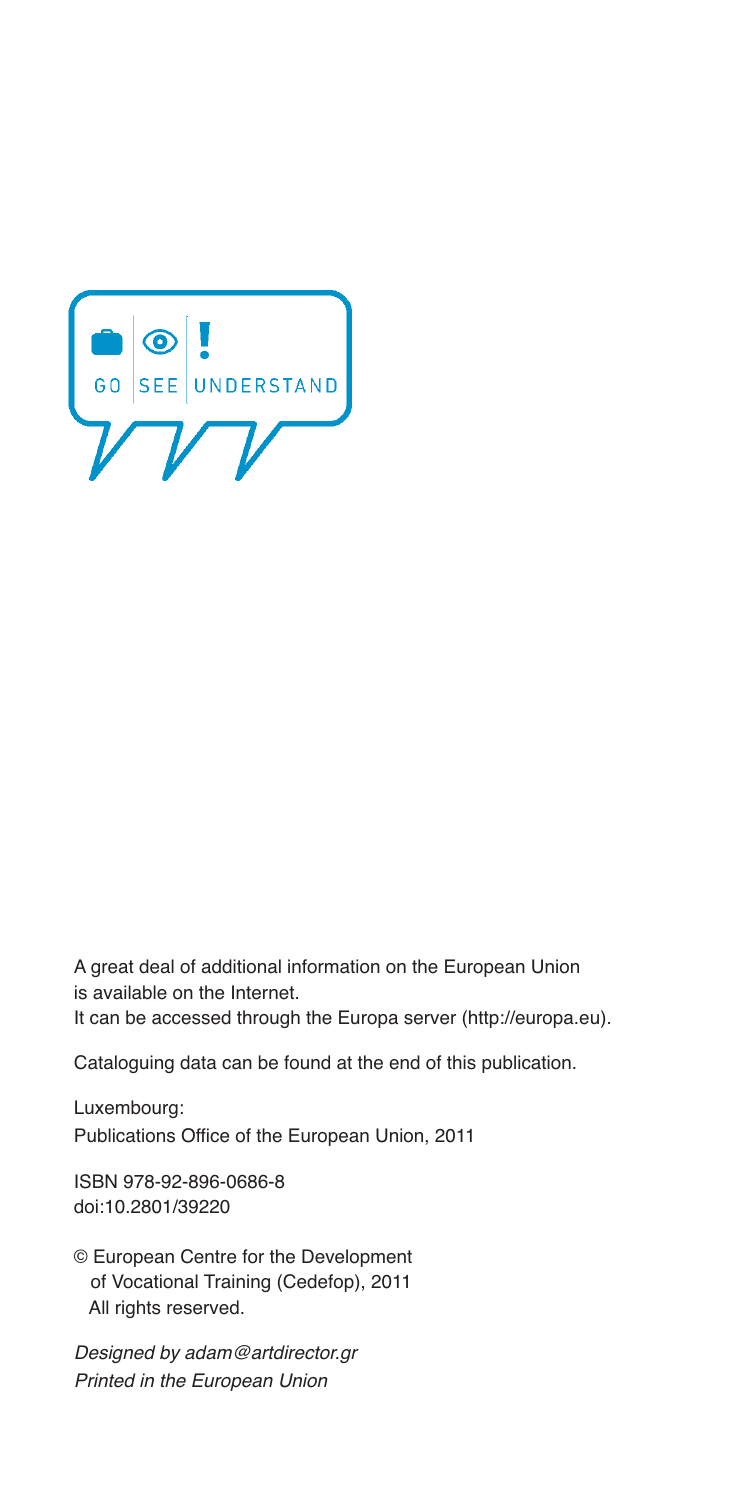The **European Centre for the Development of Vocational Training** (Cedefop) is the European Union's reference centre for vocational education and training. We provide information on and analyses of vocational education and training systems, policies, research and practice. Cedefop was established in 1975 by Council Regulation (EEC) No 337/75.

> Europe 123, 570 01 Thessaloniki (Pylea), GREECE PO Box 22427, 551 02 Thessaloniki, GREECE Tel. +30 2310490111, Fax +30 2310490020 E-mail: info@cedefop.europa.eu **www.cedefop.europa.eu**

> > Cedefop – Study Visits Tel. +30 2310490154, Fax +30 2310490044 E-mail: studyvisits@cedefop.europa.eu http://studyvisits.cedefop.europa.eu

> > > Christian F. Lettmayr, Acting Director

Tarja Riihimäki, Chair of the Governing Board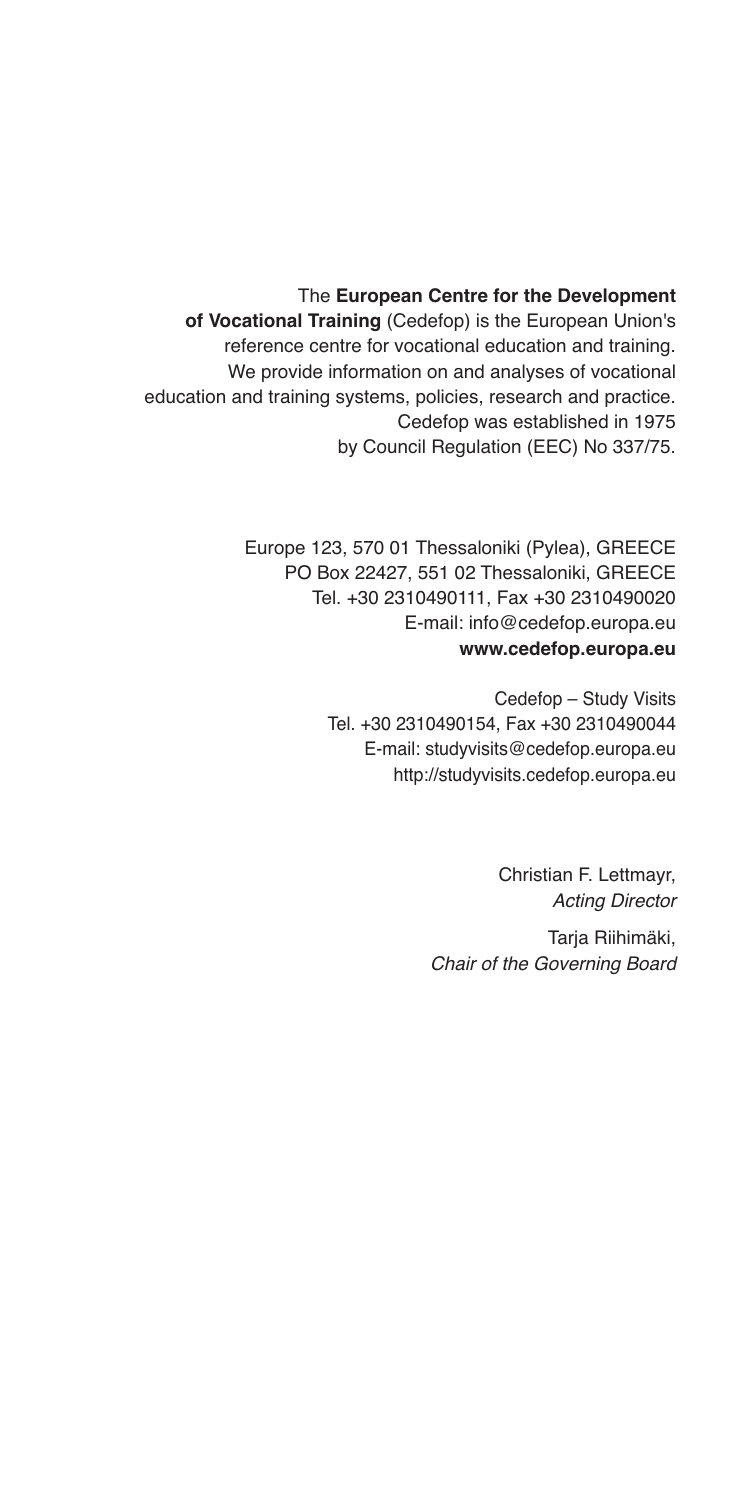**6** Study visits for education and vocational training specialists

Name:

Group number and title:

Country and city of visit:

Dates: From **Example 2018 From** until <u>\_\_\_\_\_\_\_\_\_\_\_\_\_\_\_\_\_\_\_\_\_\_\_\_\_\_</u>

Group organiser's contact details:

Name and address of the hotel: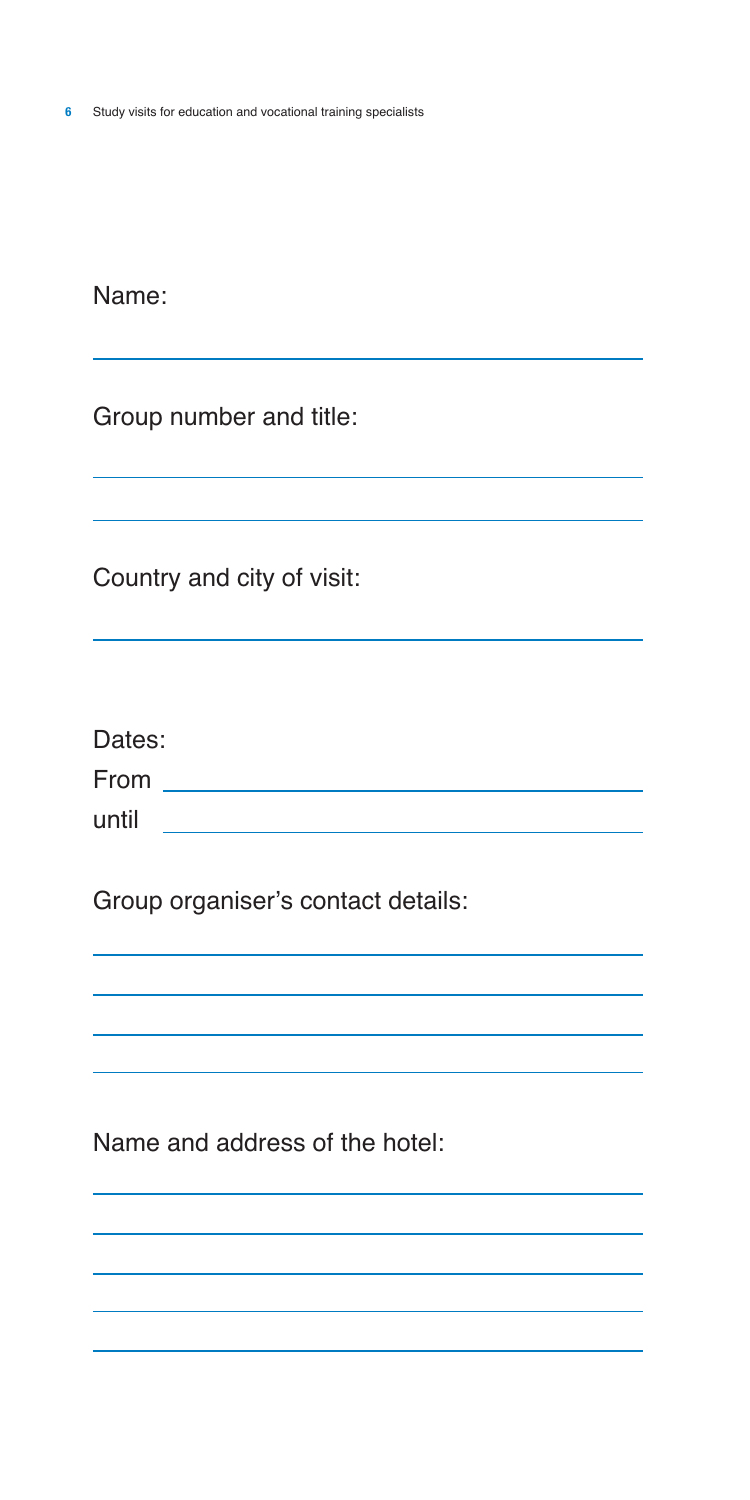#### Your learning objectives for the visit

#### Defining what you would like to learn during the visit will help you be focused and active:

| $\overline{\mathbf{o}}$    |                                                   |
|----------------------------|---------------------------------------------------|
| $\bullet$                  |                                                   |
| $\bullet$                  | <u> 1980 - Johann Barbara, martxa a</u>           |
| $\bf \widehat{\bm{\circ}}$ | <u> 1989 - Johann Barnett, fransk politiker (</u> |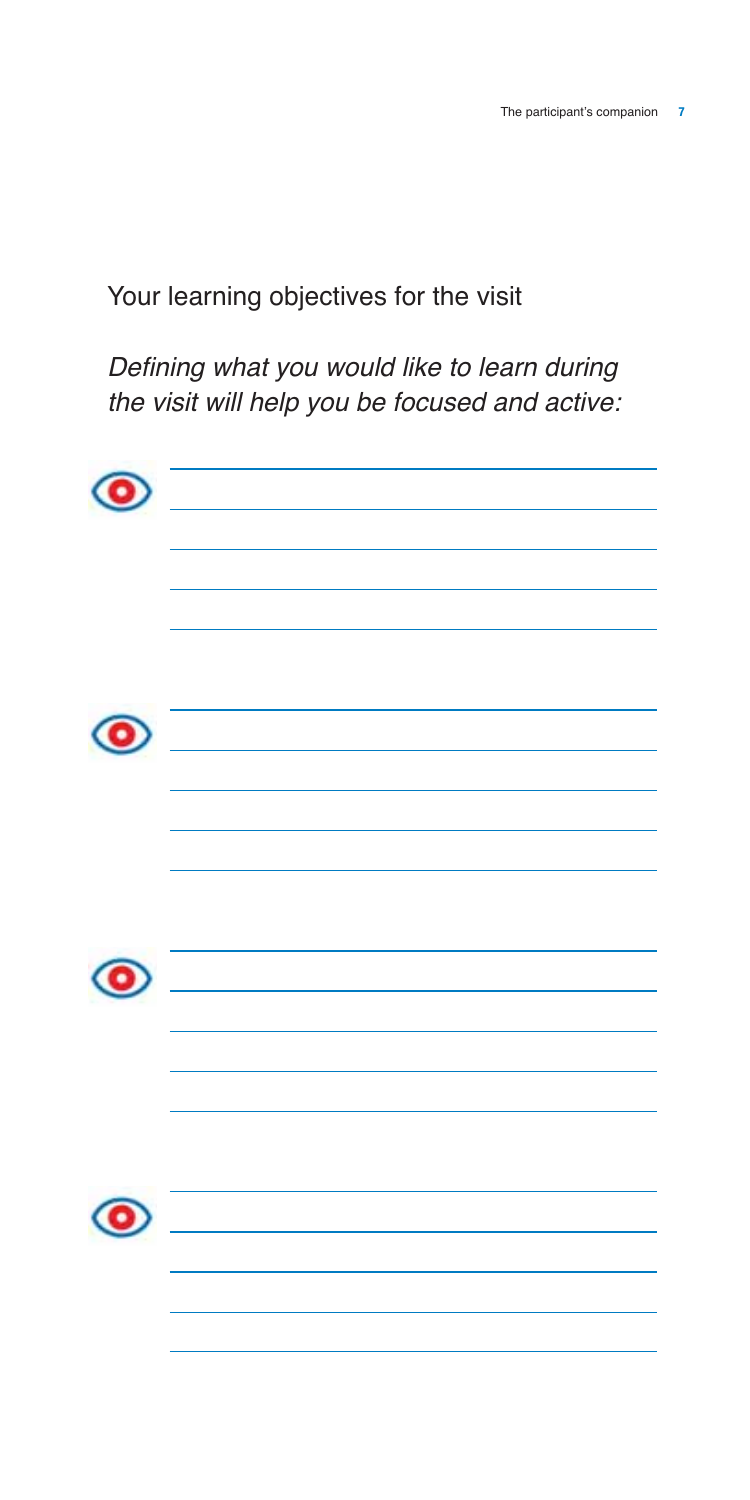Dear participant,

Thank you for your interest in the study visits programme!

Study visits are part of the Lifelong learning programme of the European Union. Study visits allow participants to acquire new knowledge on the theme of their visit and the education and training systems of host countries, to become aware of new trends and latest developments and to establish new contacts. Each study visit and the entire programme contribute to achieving the objectives of the Europe 2020 strategy and European cooperation in education and training. The wider policy context in which the programme operates is briefly provided in annex (pp 34).

During the study visit, you will spend three to five days in a group of 10 to 15 colleagues from several European countries who represent different education and training systems and have different backgrounds and professional profiles. You will also meet education and training specialists and decision-makers and visit education and training institutions and centres in the host country.

Organisers put a lot of effort into building an interesting and relevant programme, but the success of the visit depends on your preparation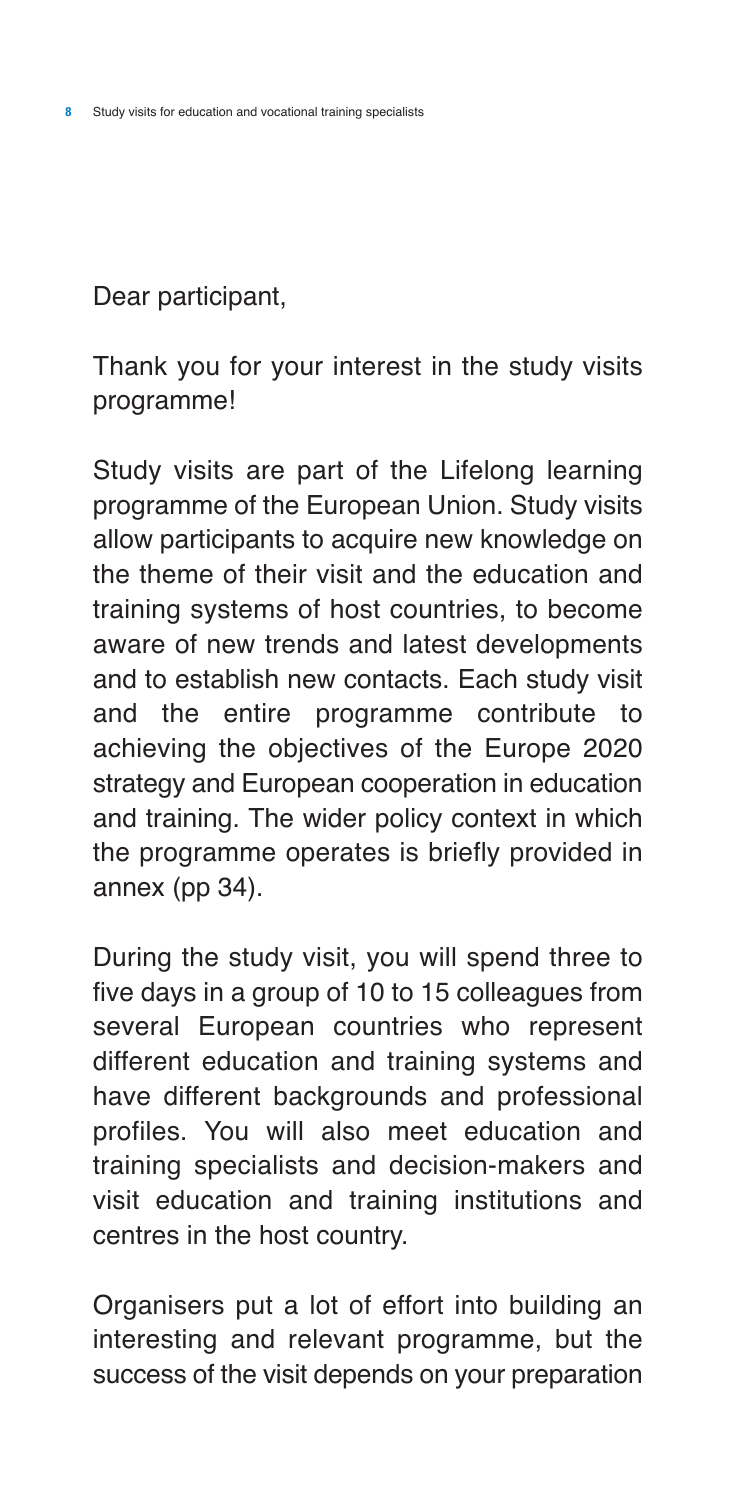and active contribution. You should bear in mind that a study visit is not a training course; it is a common learning experience. You do not come to be taught, you come to learn and share your knowledge with European colleagues. To make good use of a study visit depends on you as well as to what extent you and your institution/ organisation will benefit in the long term. Two words should guide you – learning and dissemination of results.

Working together in a group, reflecting on various topic-related issues, sharing points of view, discovering other ways of seeing things, solving problems or simply considering solutions make you feel more like members of a common European space.

Applying for a study visit and receiving a grant, you take up certain responsibilities and there are several things that you need to take care of before, during and after the visit. We hope this companion will help you to prepare better for the visit and maximise its effect.

We wish you an interesting and fruitful visit!

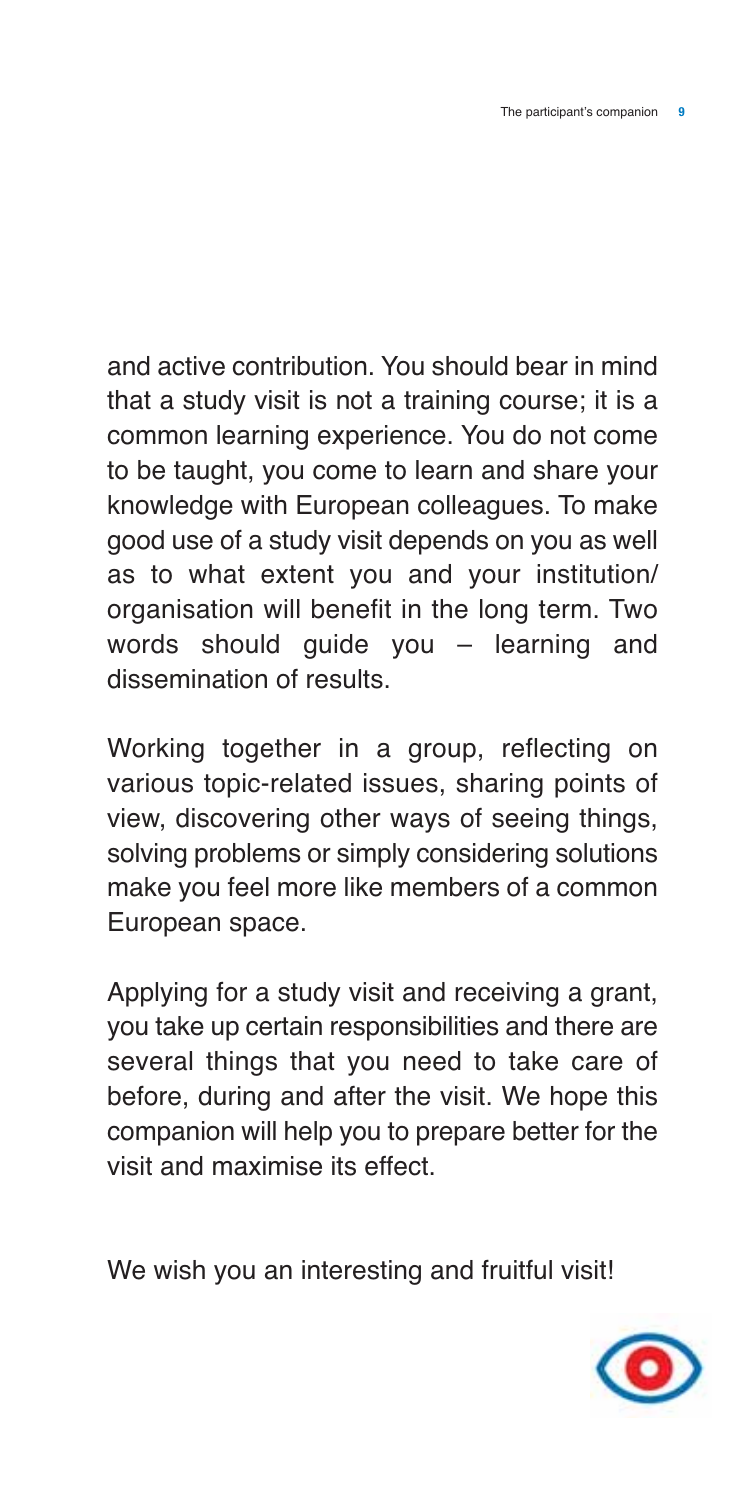| <b>Notes</b> |  |
|--------------|--|
|              |  |
|              |  |
|              |  |
|              |  |
|              |  |
|              |  |
|              |  |
|              |  |
|              |  |
|              |  |
|              |  |
|              |  |
|              |  |
|              |  |
|              |  |
|              |  |
|              |  |
|              |  |
|              |  |
|              |  |
|              |  |

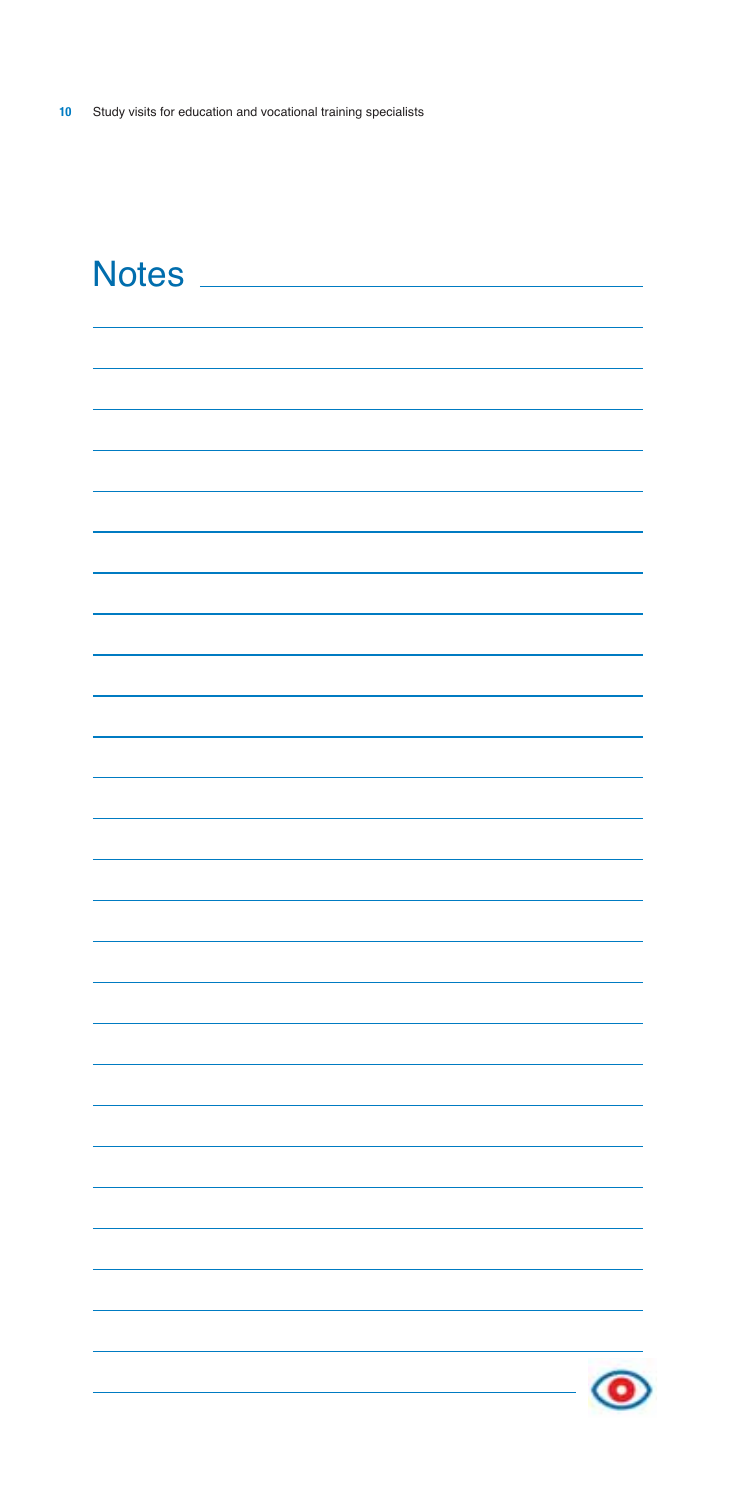



## **Before the visit**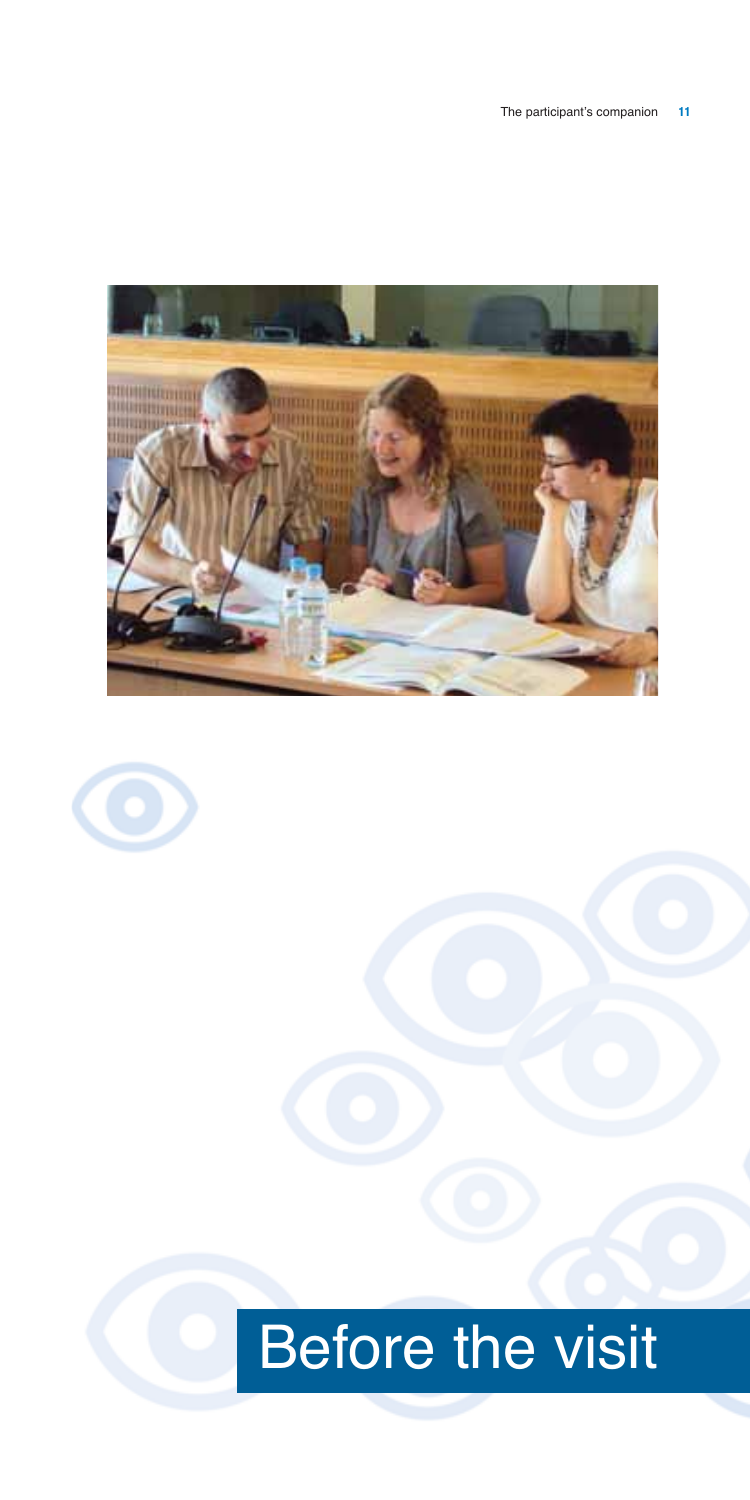## Before the visit:

• confirm your participation to the organiser of the study visit and the national agency of your country at least eight weeks before your visit;

> **In case of cancellation, IMMEDIATELY inform the national agency of your country and the organiser. If you cannot participate in a specific visit, discuss alternatives with the national agency.**

- get in contact with the organiser of your visit;
- start communicating with other members of your group to get to know them before you meet;
- read documentation on the country and topic provided by organisers and Cedefop (available on the study visits website – see page 26);
- prepare a presentation on the theme of the visit sharing the experience of your country;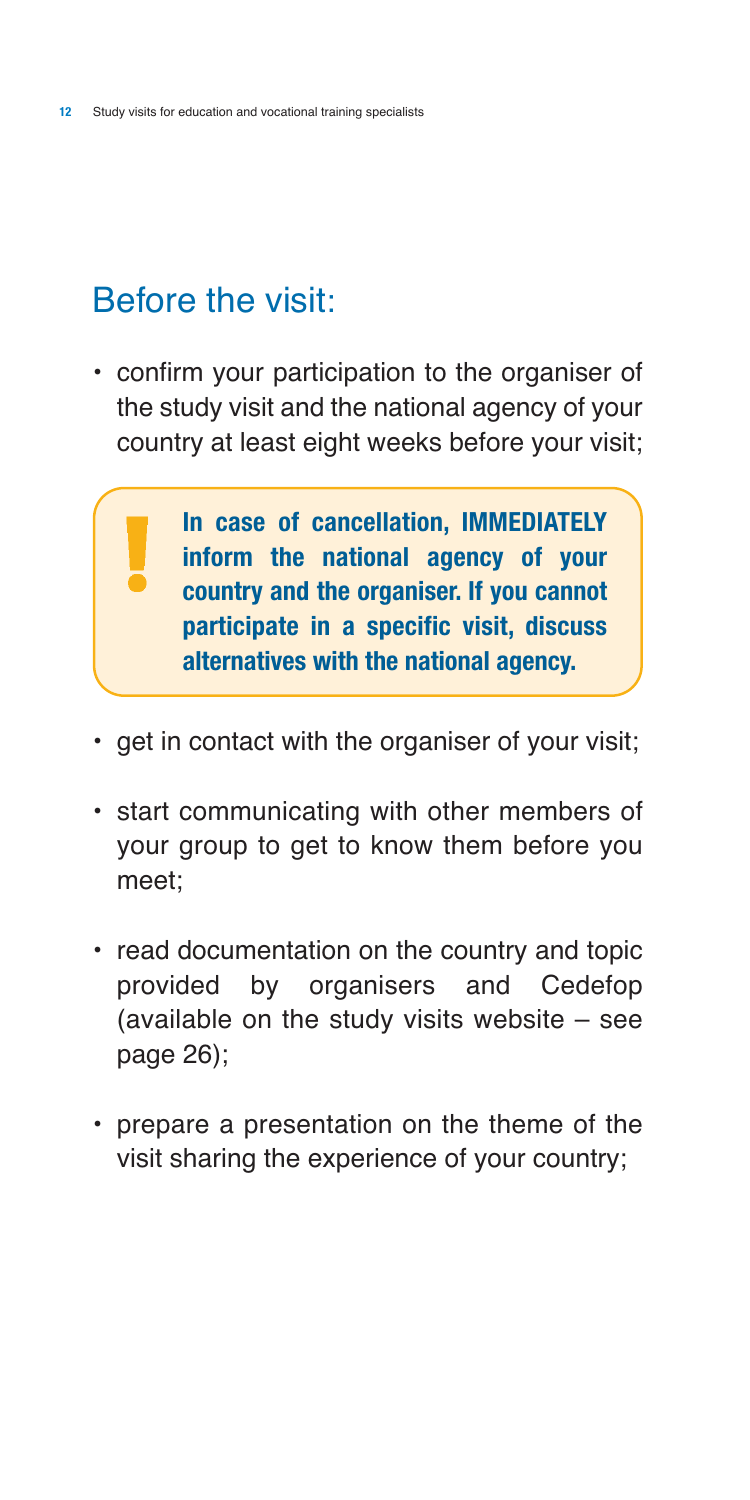**The organiser might provide you with instructions regarding expected focus, format and length of your contribution. If there are any other participants from your country in your group, consider contacting them and making a joint presentation.**

• obtain an overview of the education and training system of your country to take with you;

**You can use Cedefop's or Eurydice's website or consult the Ministry of Education in your country. Some national agencies provide ready-made presenta tions to participants.**

• prepare materials on your institution or organisation, if available;

> **Try not to carry too many materials with you, use links to electronic resources and make them available to your group.**

> **Try to obtain materials in the working language of the group.**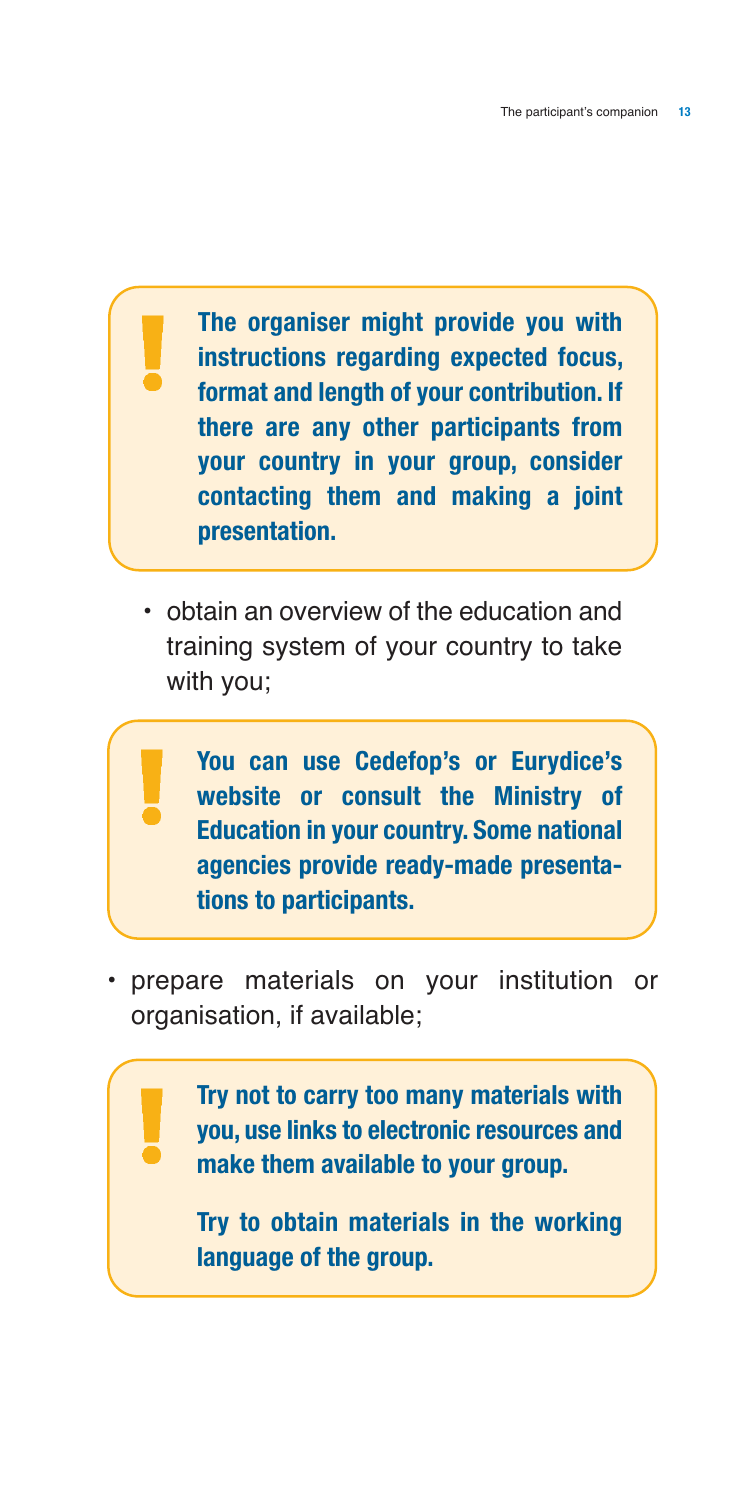- brush up your command of the working language of the visit and other foreign languages;
- inform your management and colleagues of the visit, ask if they have any specific expectations or information needs related to it;
- after receiving a draft programme (two to three months before the visit, except for visits in September and March when the time can be shorter), provide your feedback to the organiser.

**Your feedback will help the organiser to structure the programme better, ensure quality of discussions and increase the possibilities for networking.**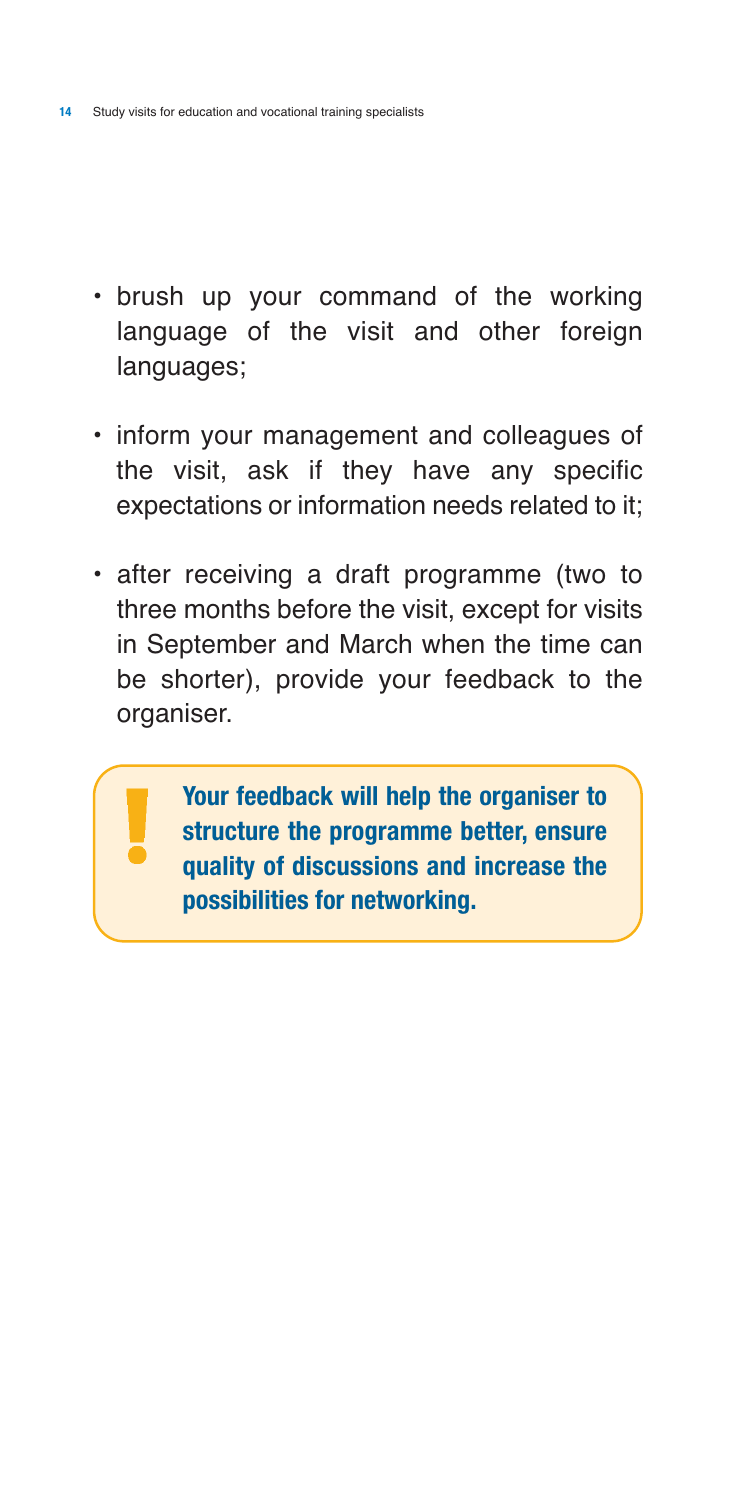#### **You should also:**

- make your travel arrangements (reservation and payment of tickets); do it only after you have been in touch with your organiser and confirmed the place and dates of the visit;
- obtain accident/health insurance cover;
- confirm your hotel reservation;

**The organiser will find and arrange accommodation for you, but you are solely responsible for:**

- **confirming your reservation by the indicated deadline;**
- **paying for accommodation and extras;**
- **paying cancellation fees in case you do not show up and fail to cancel the reservation;**
- **costs of meals and local travel.**
- plan to be present during the entire visit. Late arrivals and early departures disrupt the smooth running of a visit.

**Study visits often begin with an informal meeting/dinner the evening before the first day of the visit.**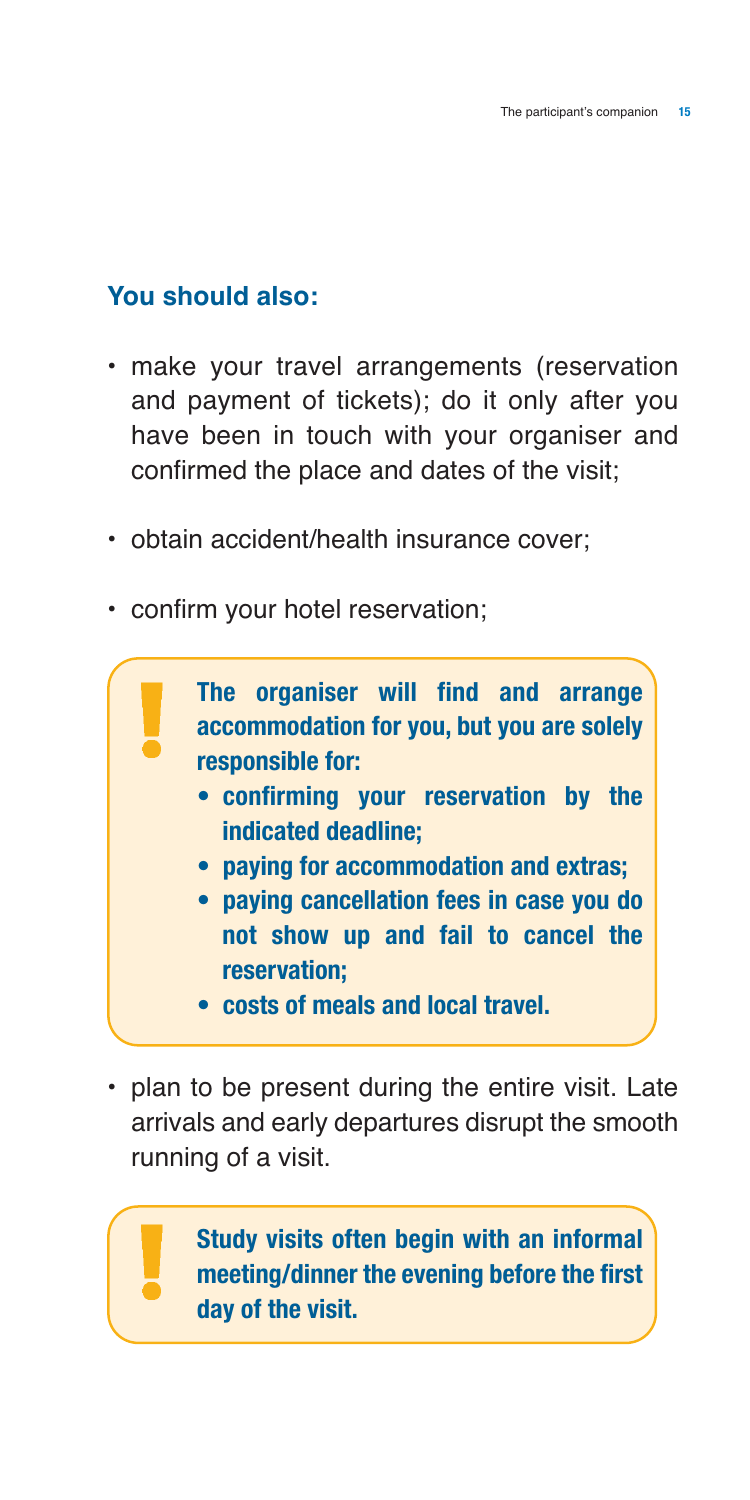| <b>Notes</b> |  |
|--------------|--|
|              |  |
|              |  |
|              |  |
|              |  |
|              |  |
|              |  |
|              |  |
|              |  |
|              |  |
|              |  |
|              |  |
|              |  |
|              |  |
|              |  |
|              |  |
|              |  |
|              |  |
|              |  |
|              |  |
|              |  |
|              |  |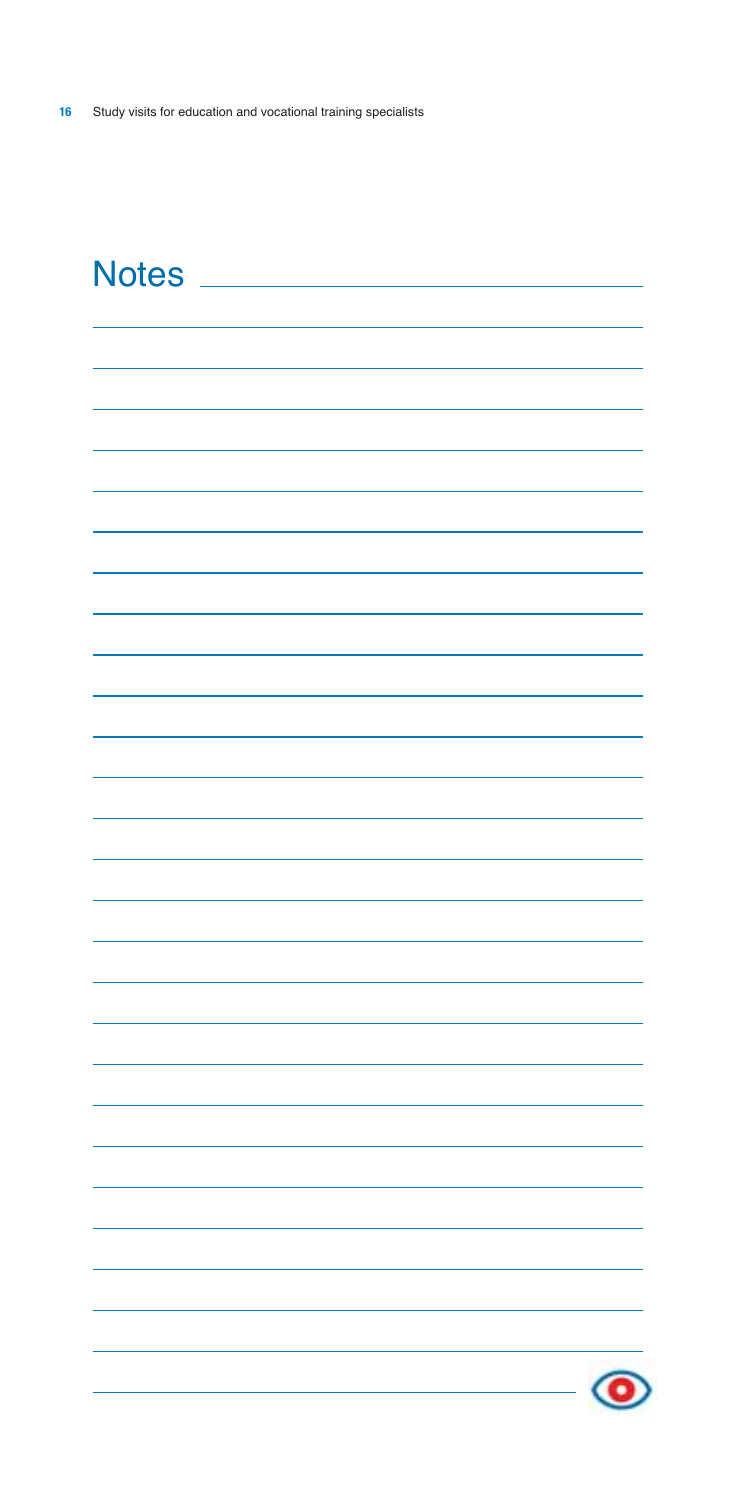

# During the visit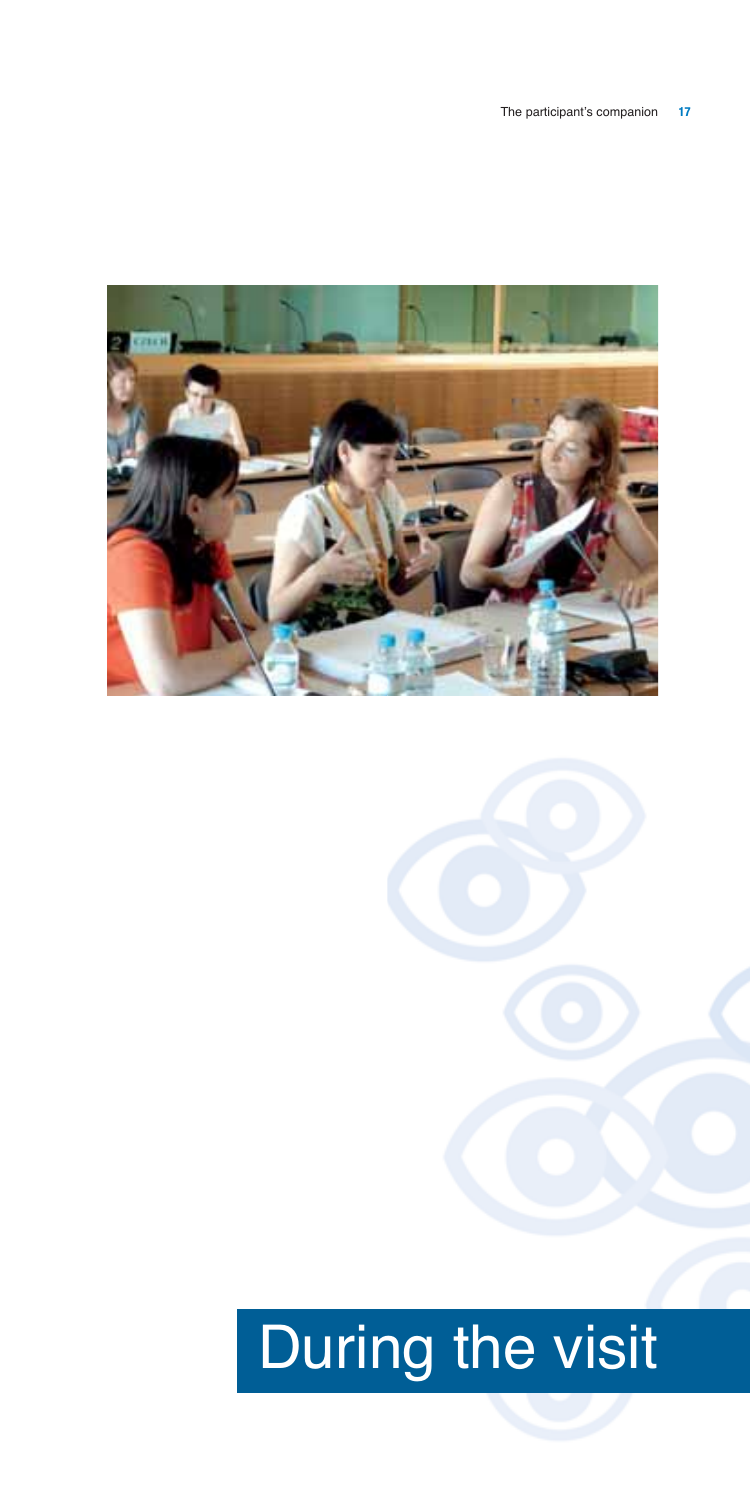## During the visit:

• be active in all activities at the times scheduled in the programme; use the entire period of time for learning activities;

> **The daily pattern of the programme is generally a half-day devoted to theoretical sessions and a field visit or maximum of two field visits. Tourism and shopping are not part of the programme.**

• share your knowledge, experience, views and good practice with your hosts and the group;

> **Participants may have similar or completely divergent professional profiles. In the former case, this can lead to in-depth discussions on a well-defined and specific topic. In the latter case, most general aspects of the topic can be discussed. Nevertheless, participants have a lot in common: they usually have considerable experience and are interested in the education and training systems of the host country and, more specifically, in the theme of the study visit.**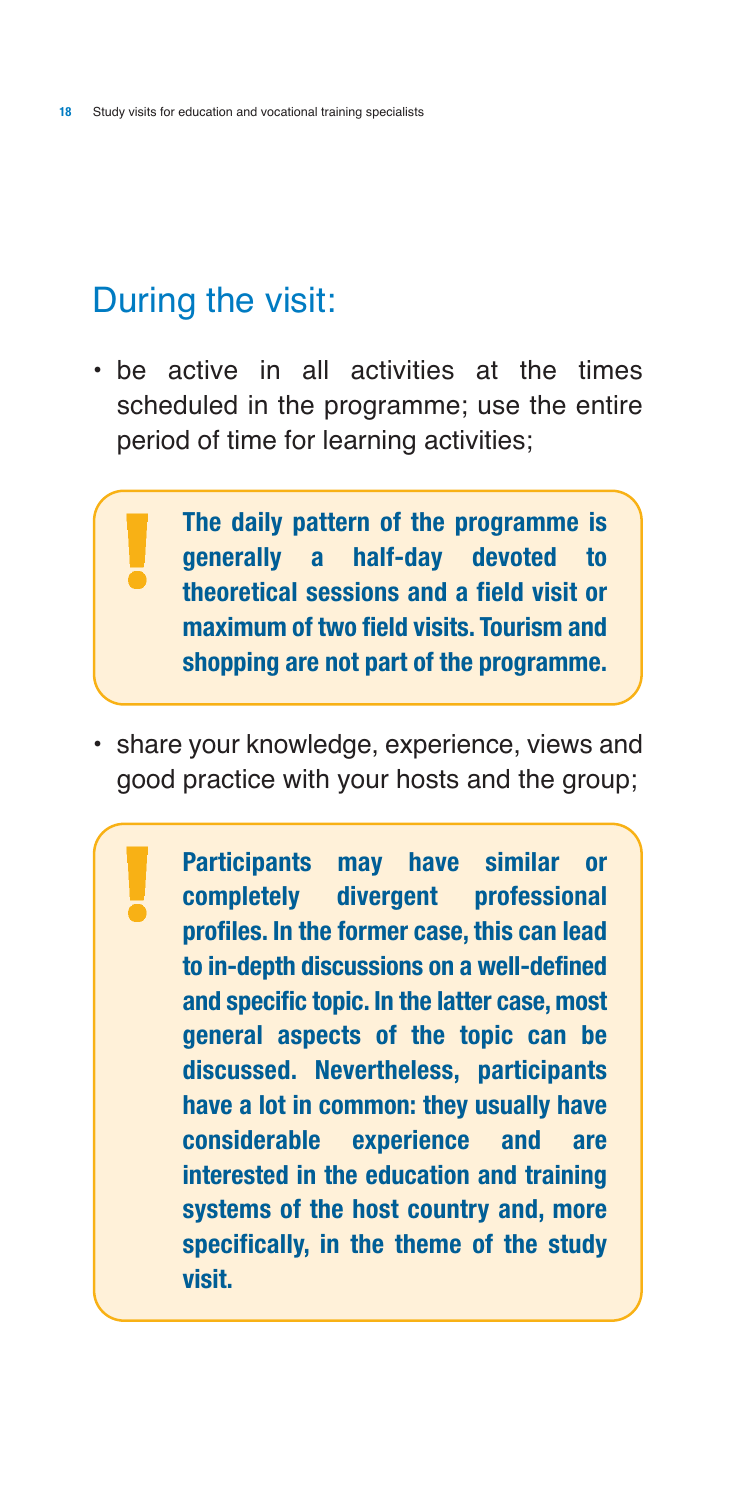- use the opportunity to present your institution/ organisation's activities and achievements;
- be ready to discuss challenges and look for solutions from other countries;
- try to establish professional contacts that might be useful for you and your institution/ organisation to develop new projects and create networks;
- collect ideas and materials of interest to your management and colleagues;

**You may ask the organiser to help you arrange a visit to an institution of specific interest to you. However, the organiser is not obliged to accommodate all individual professional interests as the visit is focused on common learning.**

- take notes during presentations and field visits;
- volunteer to be a group reporter and contribute to preparing a group report;
- start work on the report from the first day of the visit;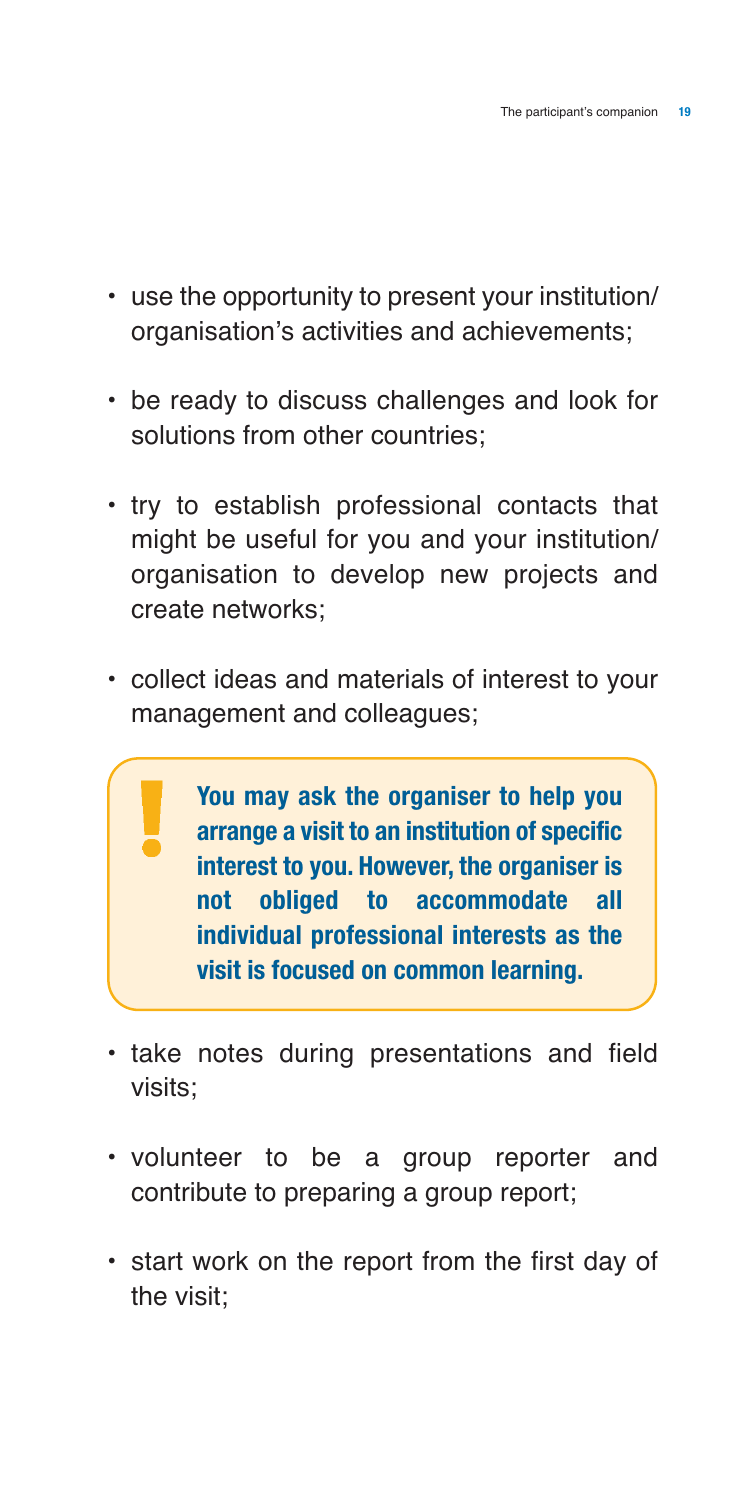**A group report is a summary of the group's experience and individual contributions. It is not a travel diary, describing every day and every session or visit. Cedefop will publish reports on its website and make them available to experts in education and vocational training. When writing the report, please keep this readership in mind: make it clear, interesting, and detailed enough to be useful to colleagues throughout Europe.**

- be flexible, adaptable (to tight timetables, long days);
- be open to meeting new people of different countries and cultures, learn about other cultures and promote yours;
- if you know other foreign languages, help participants who experience language difficulties;
- collect your attendance certificate at the end of the visit.

**You are kindly requested not to bring members of your family or other persons unconnected with the programme with you.**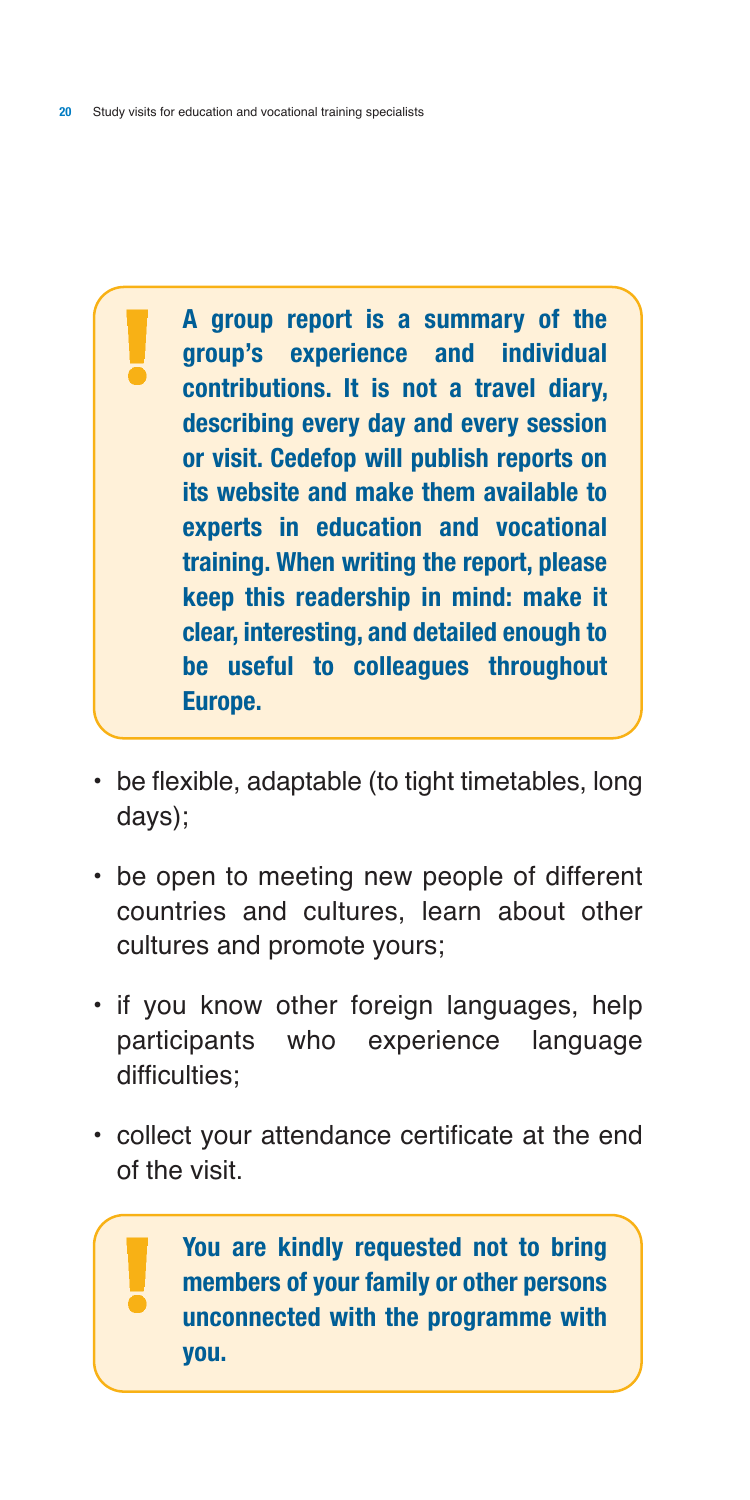

## After the visit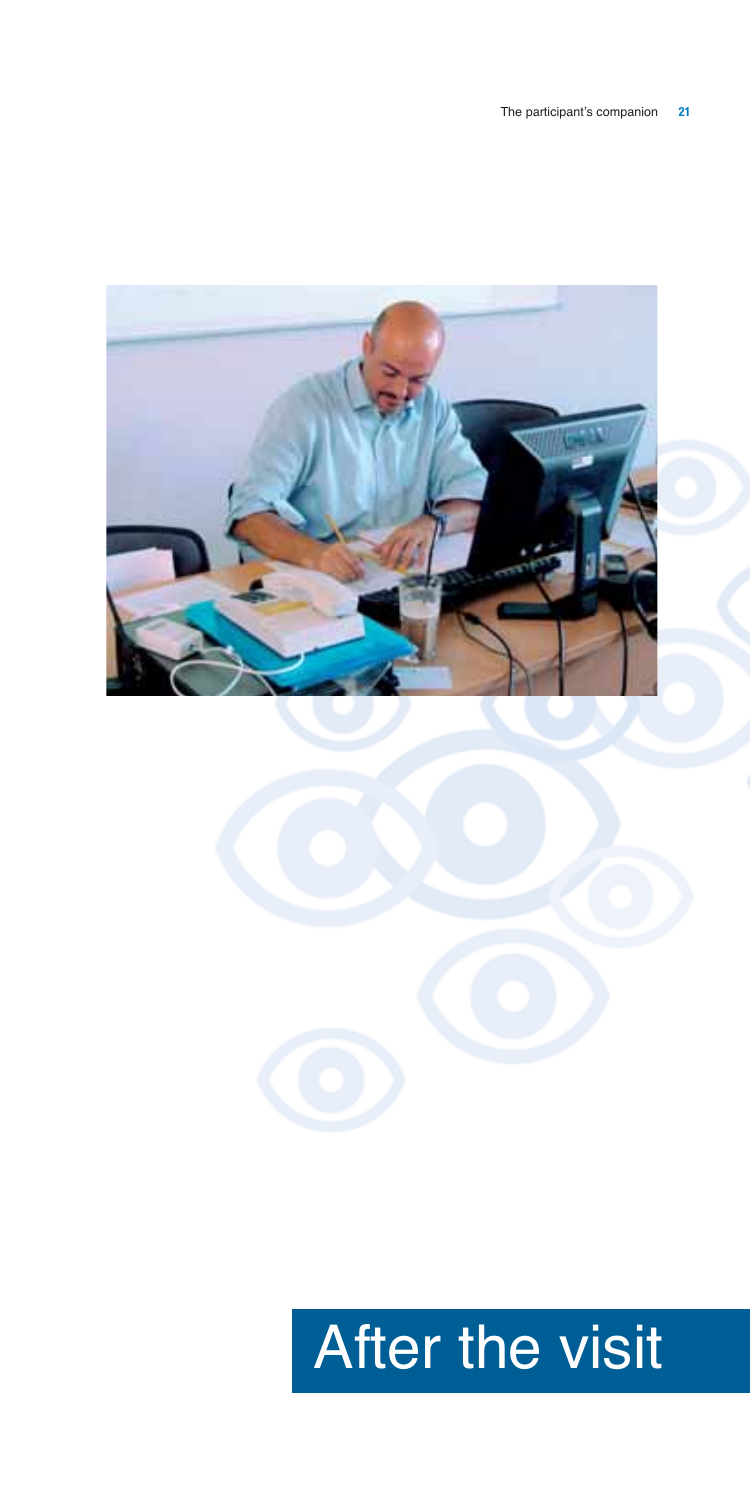## After the visit, you should:

• summarise your findings and experience;

**If you are a group reporter, send the report to Cedefop as well as the organiser of your study visit.**

- inform your management of the information gained and potential cooperation ideas;
- disseminate the knowledge, information and materials to your colleagues, students and professional networks;

**You may consider participating in local/ national seminars and conferences, information days organised by the national agency. You might also write an article to local/regional press, professional journal or your institution's website.**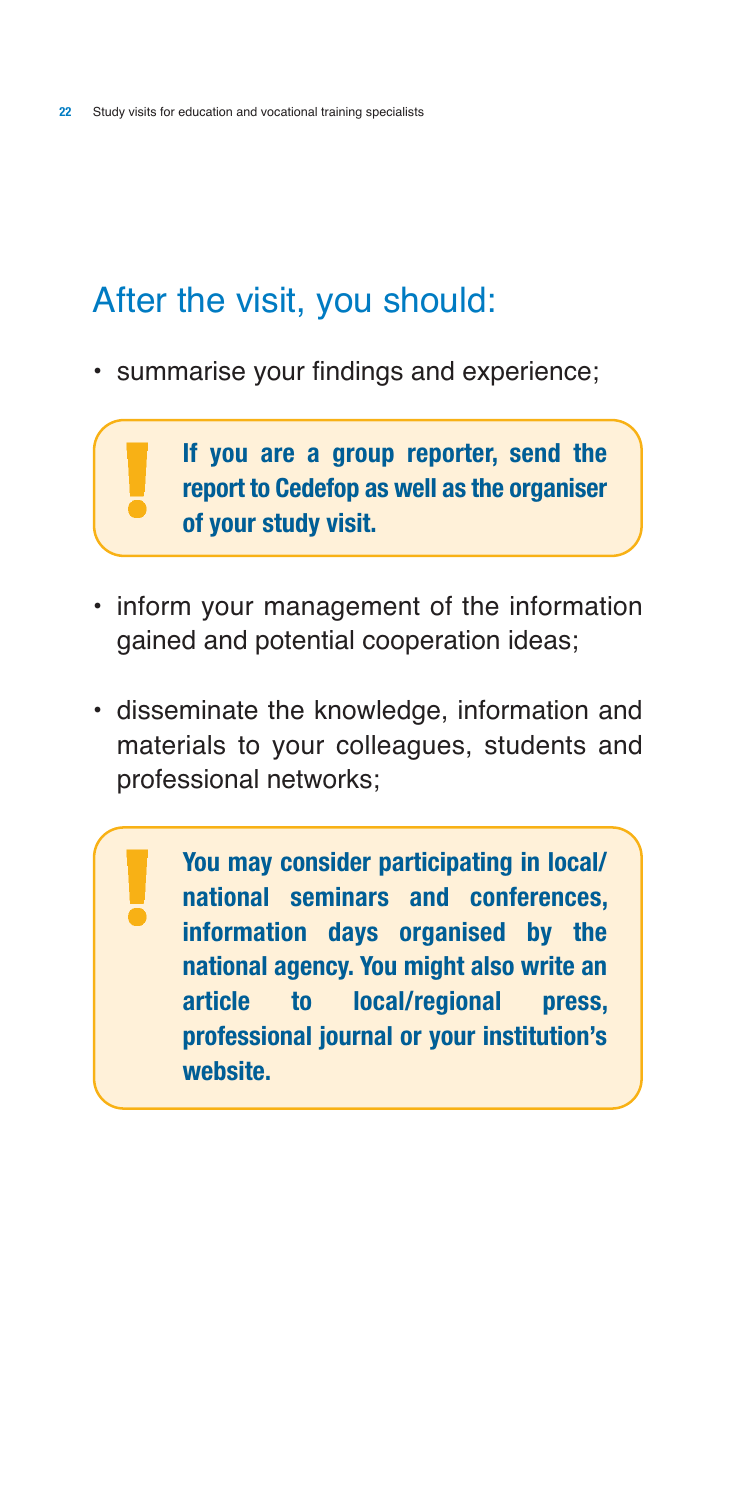- explore possibilities to inform policy-makers at local, regional or national levels of your findings;
- keep in touch with participants of your group and host;
- involve your colleagues in developing a cooperation project idea;
- encourage your colleagues to participate in study visits or consider hosting a study visit in your institution (organisation);

**Hosting a visit is a good opportunity to bring a group of specialists from several European countries together and give an opportunity to more of your colleagues to learn about other countries. Many organisers decide to host a visit at their institutions after participating in a study visit.**

- encourage your colleagues and students to participate in European programmes and projects;
- introduce your new experience to your everyday work and professional activities.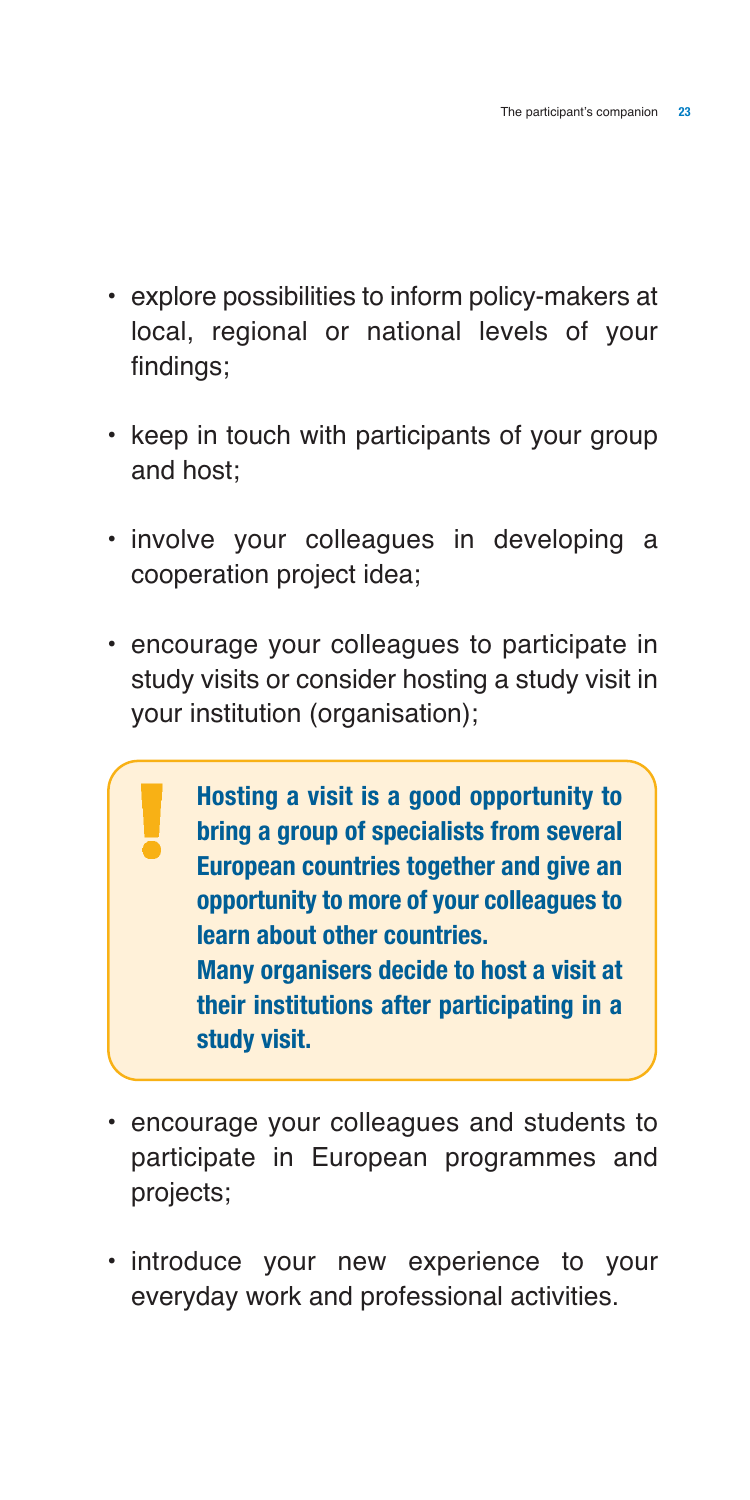**Experience shows that participants usually disseminate the knowledge and experience they gain from the study visit to others who work on related issues. Most frequently participants make a presentation, lecture or information session to management, colleagues or students as well as integrate the knowledge they gained into their work. Participants' organisations can use the new ideas they acquired to introduce or develop new ideas and/or reforms for education and training systems, introduce new methods and tools and establish more international cooperation as well as introduce new approaches to services, new ways of learning, wider training or service offers and new policies. Contacts and networks established during a visit are used for projects in other actions of the Lifelong learning programme.**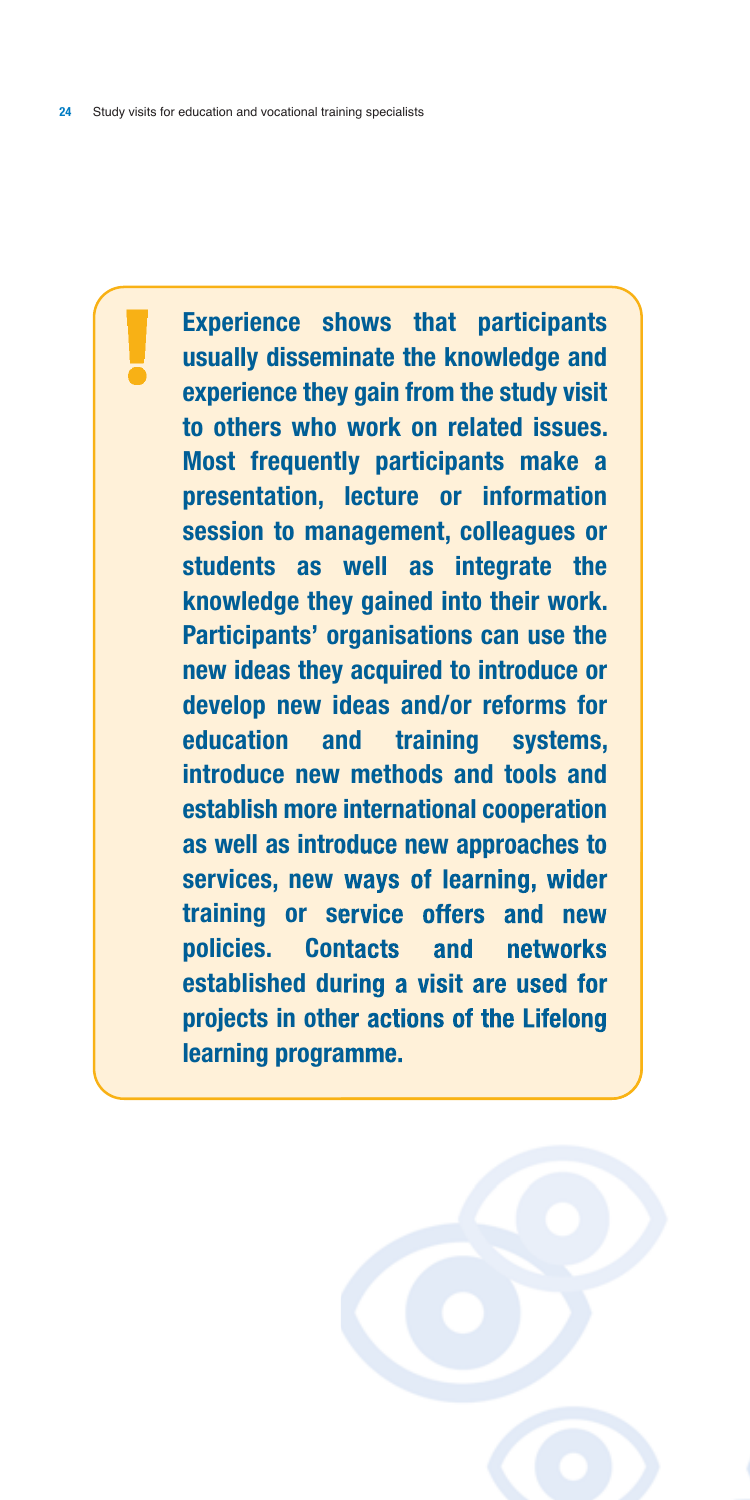

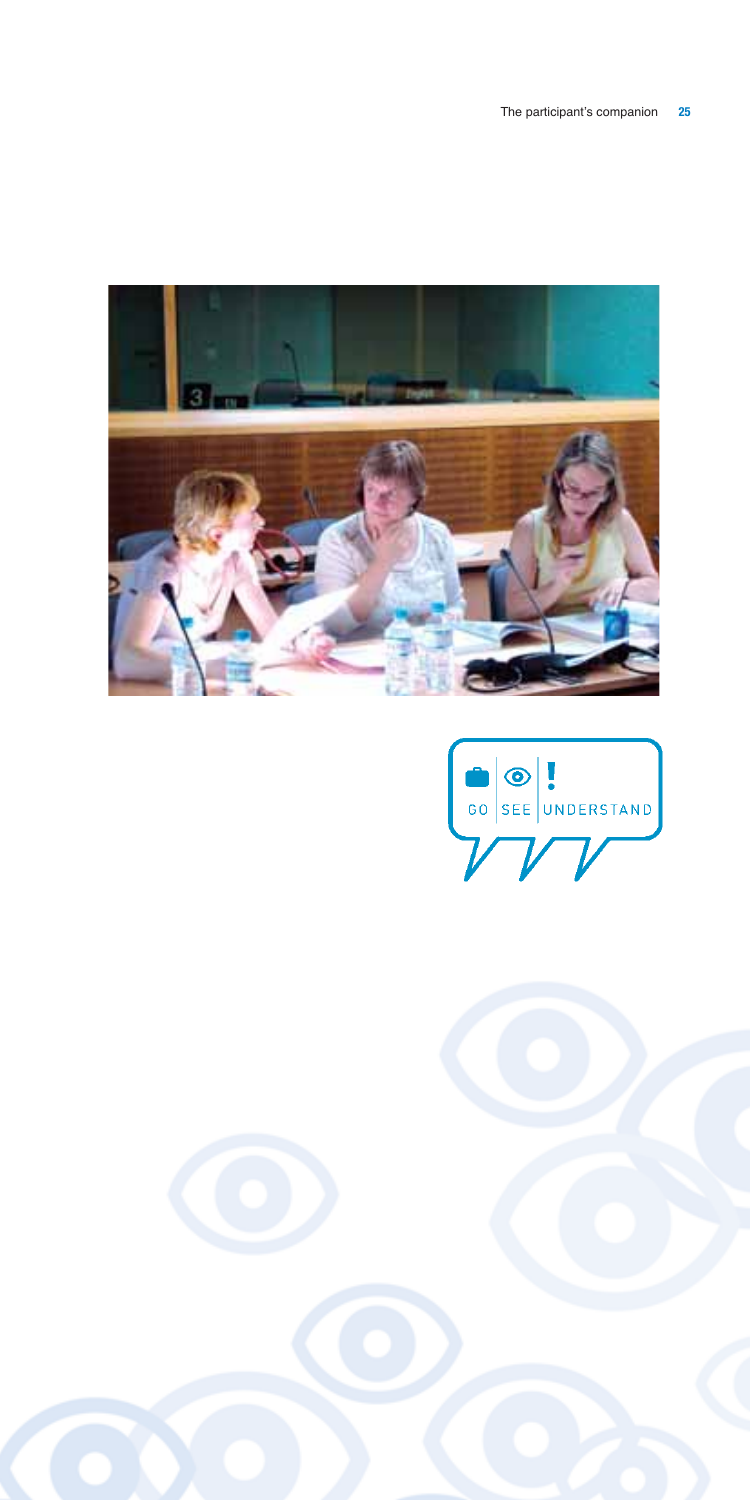## Study visits website

Cedefop provides an interactive management information system that is commonly referred to as ʻOlive' at

**http://studyvisits.cedefop.europa.eu/**

You are invited to visit this website to get a lot of useful information, such as:

- find contact details of the organiser of your visit;
- get background documentation on the topic of the visit and information and links on national systems and terminology of education and training (Documentation Tab);
- using the username and password you receive with your application, access information on the participants in your group, their background and contact details (you need to log in from the home page to access this information);
- obtain a group report template.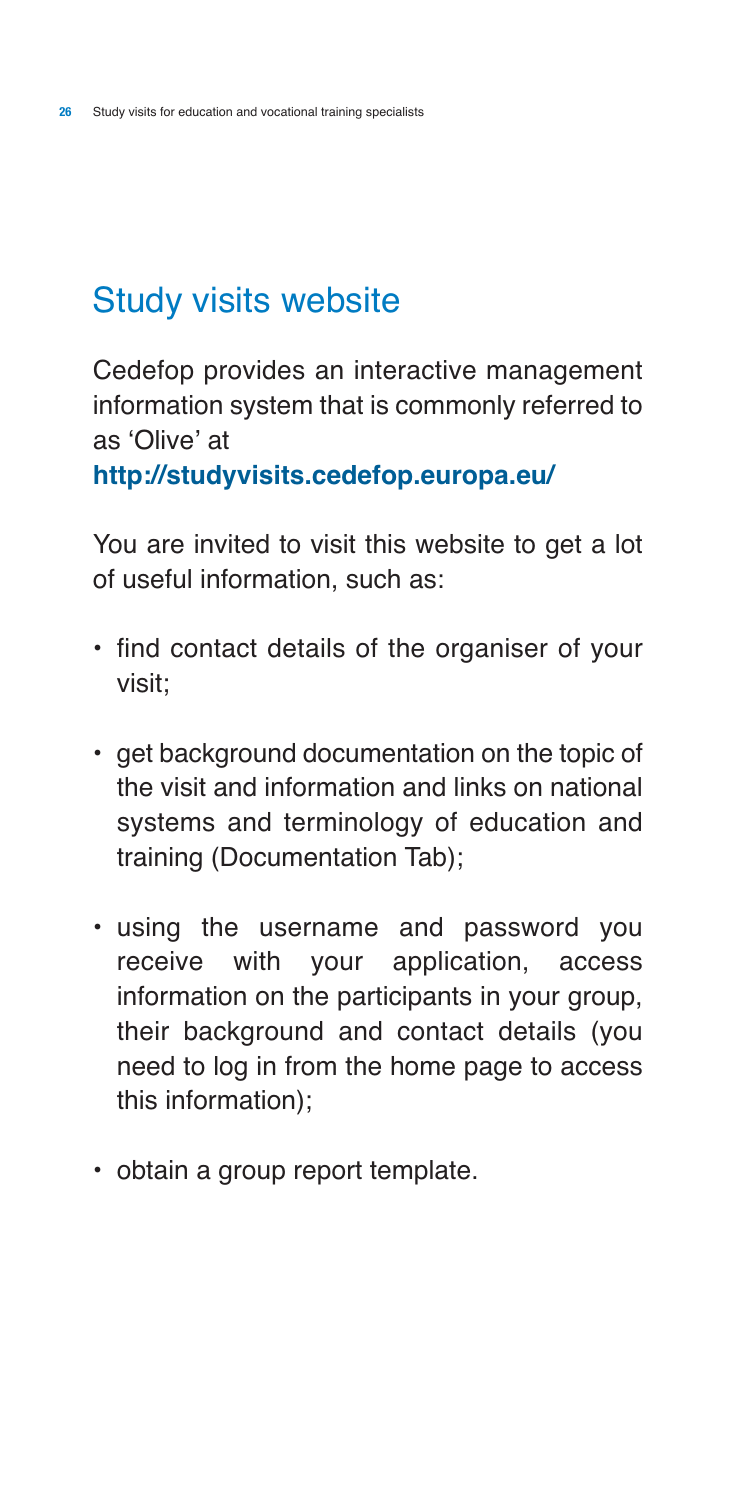### Other useful links

#### **C** European Commission Directorate-**General for Education and Culture**

Official website of the European Commission covering policies, developments and programmes related to education and training, culture, youth, multilingualism, citizenship and sports.

**http://ec.europa.eu/dgs/education\_culture/ index\_en.htm** [cited 13.4.2009].

#### **Cedefop – the European Centre for the Development of Vocational Training**

Cedefop is a European agency that helps promote and develop vocational education and training in the European Union. It is the EU's reference centre for vocational education and training. Cedefop's website provides up-to-date information on and analyses of vocational education and training systems in Europe, policies, research and practice.

**http://www.cedefop.europa.eu** [cited 13.4.2009].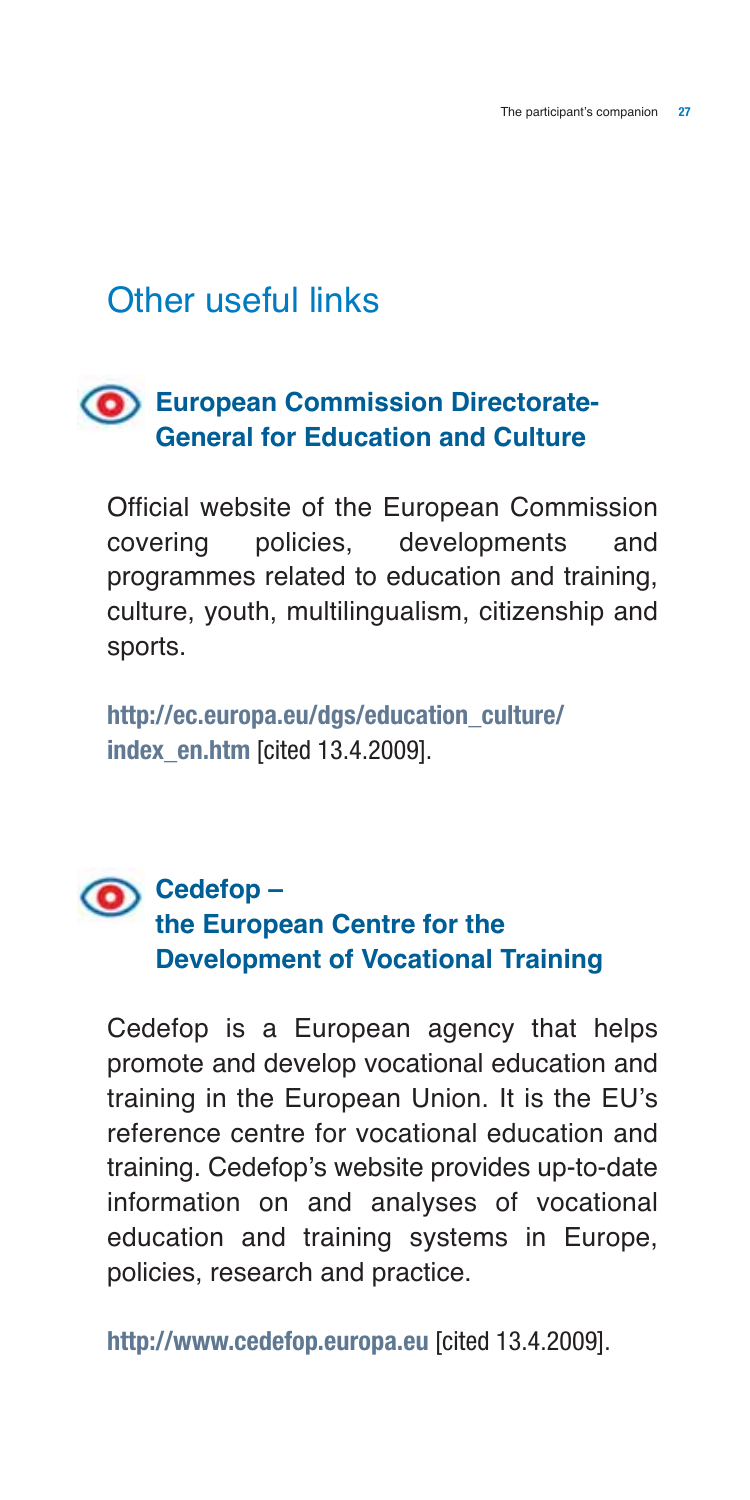

Eurydice is a European information network on education and training systems. Since 2007, Eurydice is part of the transversal programme of the Lifelong learning programme to support development of policies and cooperation at European level. It is managed by the Education, Audiovisual and Culture Executive Agency (EACEA). Eurydice provides a vast source of information, including detailed descriptions of how European education systems are organised and how they function.

**[http://eacea.ec.europa.eu/education/eurydice/](http://eacea.ec.europa.eu/education/eurydice/index_en.php) index\_en.php** [cited 13.4.2009].

#### **European mobility alumni network – EMAN**

A result of a cooperation project between four national agencies of Sweden, Hungary, Italy and Norway and based on the experience of previous mobility programmes, this website provides useful information to study visits participants on how to prepare for visits, how to increase impact and build networks for future cooperation.

**http://eman.programkontoret.se/** [cited 13.4.2009].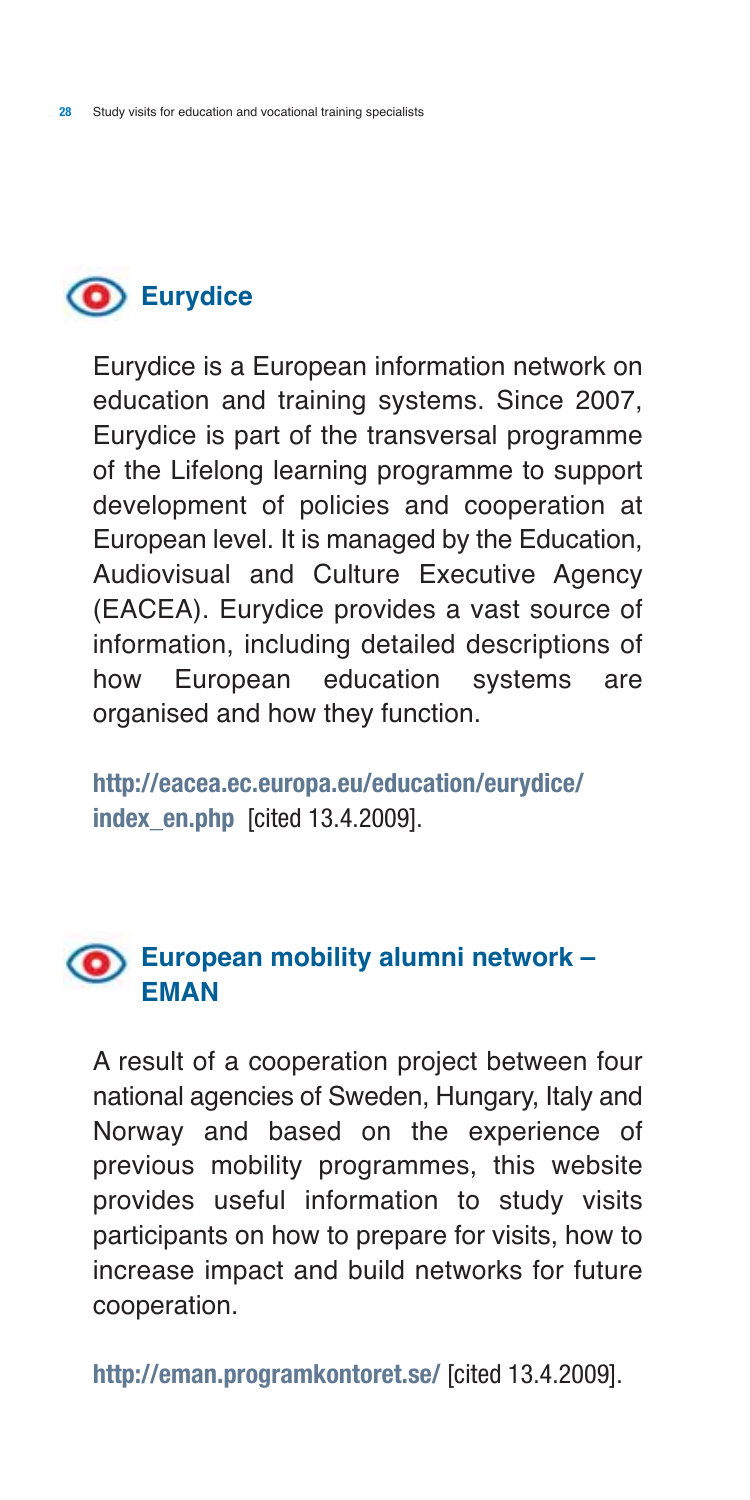## **Knowledge system on lifelong learning**

The knowledge system on lifelong learning (KSLLL) website offers up-to-date information on common learning activities in education and training for developing lifelong learning in Europe. It is developed by the European Commission to improve visibility of output of the Education and training 2010 work programme.

**http://www.kslll.net/** [cited 4.5.2009].

#### **EVE – electronic platform for the dissemination and exploitation of results**

EVE is a multilingual electronic platform containing results of projects financed through programmes and initiatives on education, training, culture, youth and citizenship. It is managed by DG Education and Culture in the framework of dissemination and exploitation of project results.

**http://ec.europa.eu/dgs/education\_culture/eve/** [cited 4.5.2009].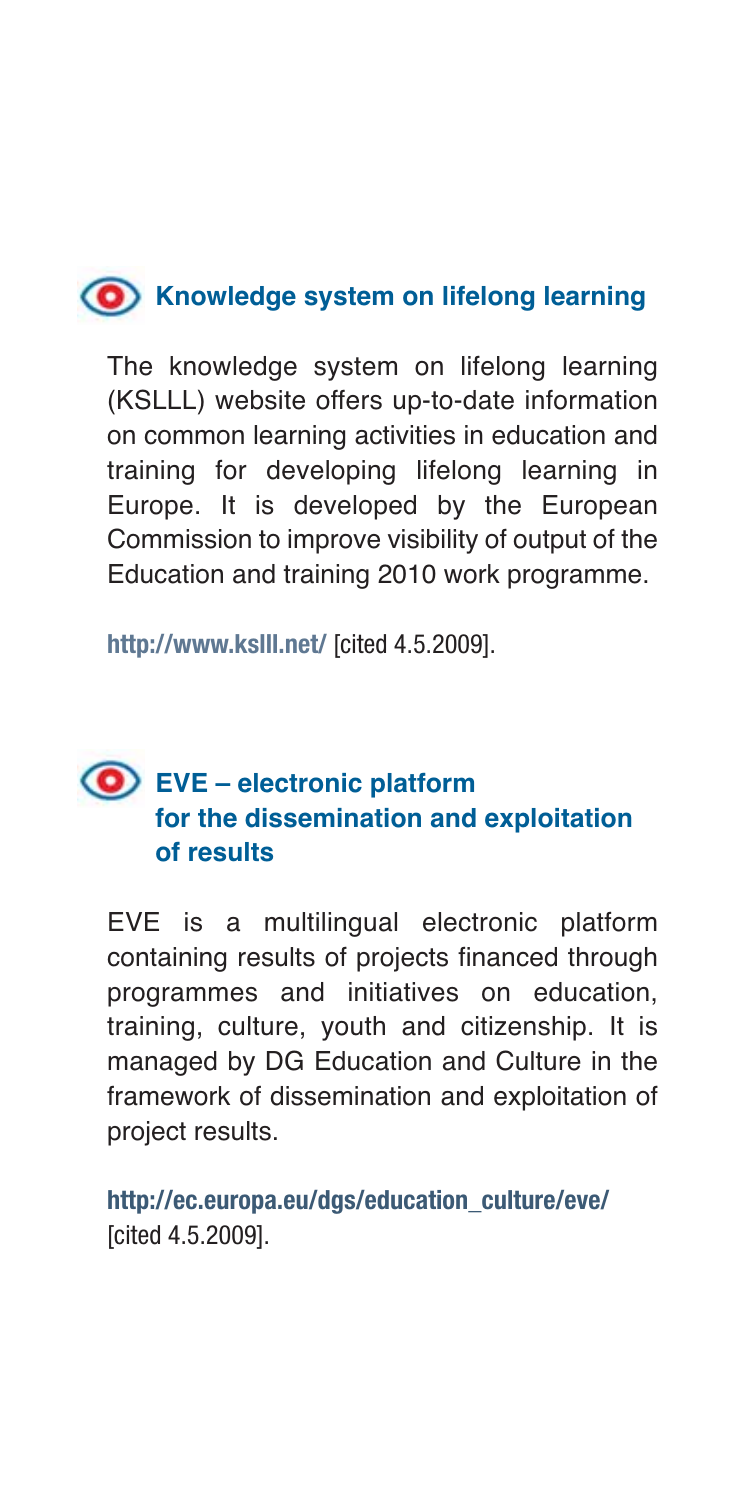### How does the study visits programme work?

The **European Commission** assisted by national agencies ensures effective and efficient implementation of all actions of the Lifelong learning programme.

**Cedefop** coordinates the study visits programme at EU level on behalf of the European Commission. Cedefop coordinates calls for proposals, prepares and publishes annual catalogues; coordinates calls for applications, constitutes and monitors the composition of groups; supports the quality of the visits; conducts assessment and evaluation of implementation and results; and disseminates results of the programme.

N**ational agencies** promote the study visits programme to potential applicants and other target groups at national level; launch and conduct national calls for catalogue proposals; run calls for applications, announce grant award criteria and national priorities; organise evaluation and selection of applications, distribute grants to beneficiaries; monitor and support beneficiaries; disseminate and exploit results as well as provide information and support to organisers and monitor implementation of study visits in their countries.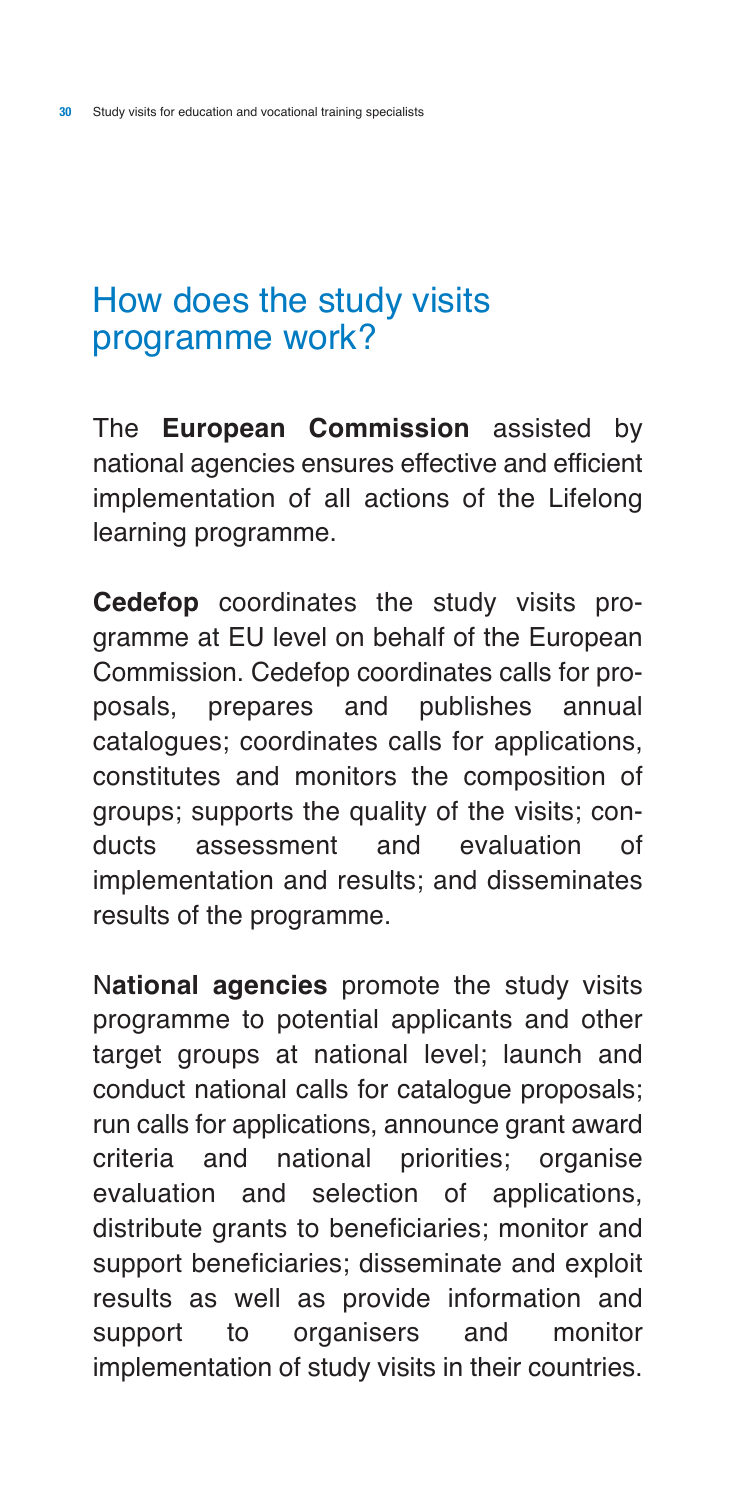#### **Contact your national agency to:**

- learn about grant arrangements and reporting obligations;
- submit individual reports according to grant agreement;
- ask questions or express concerns about your participation;
- participate in dissemination activities organised by them.

Contact person in the national agency of your country: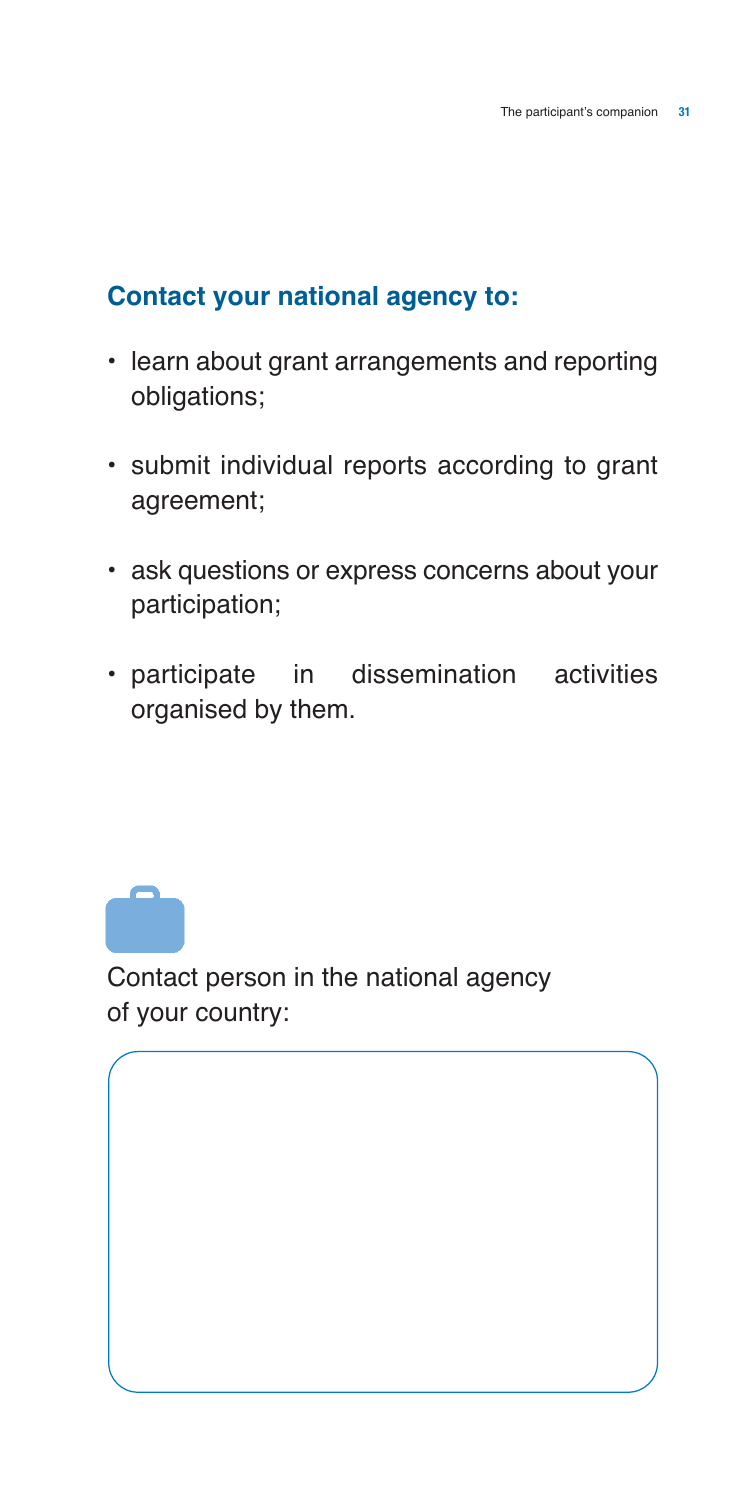| <b>Notes</b> |  |  |
|--------------|--|--|
|              |  |  |
|              |  |  |
|              |  |  |
|              |  |  |
|              |  |  |
|              |  |  |
|              |  |  |
|              |  |  |
|              |  |  |
|              |  |  |
|              |  |  |
|              |  |  |
|              |  |  |
|              |  |  |
|              |  |  |
|              |  |  |
|              |  |  |
|              |  |  |
|              |  |  |
|              |  |  |
|              |  |  |
|              |  |  |
|              |  |  |
|              |  |  |
|              |  |  |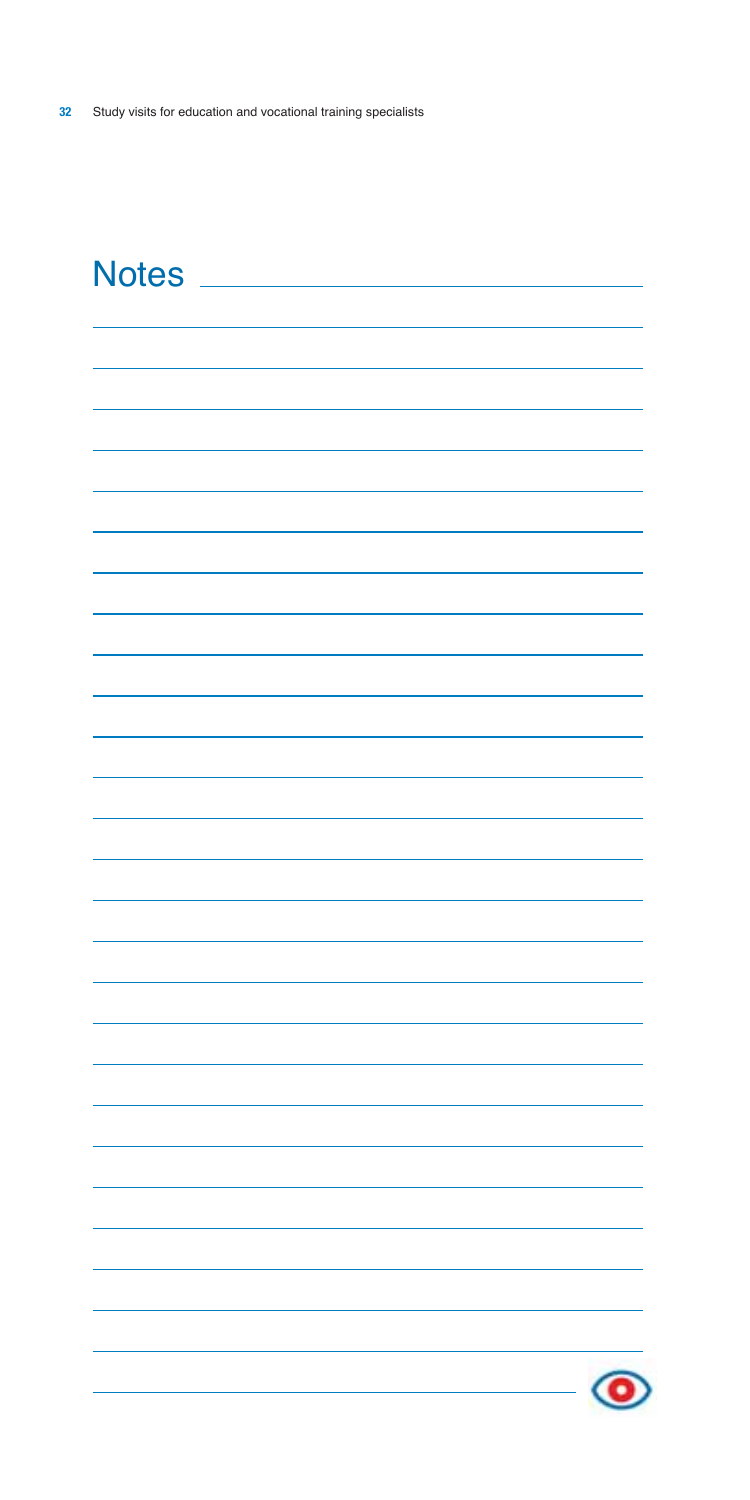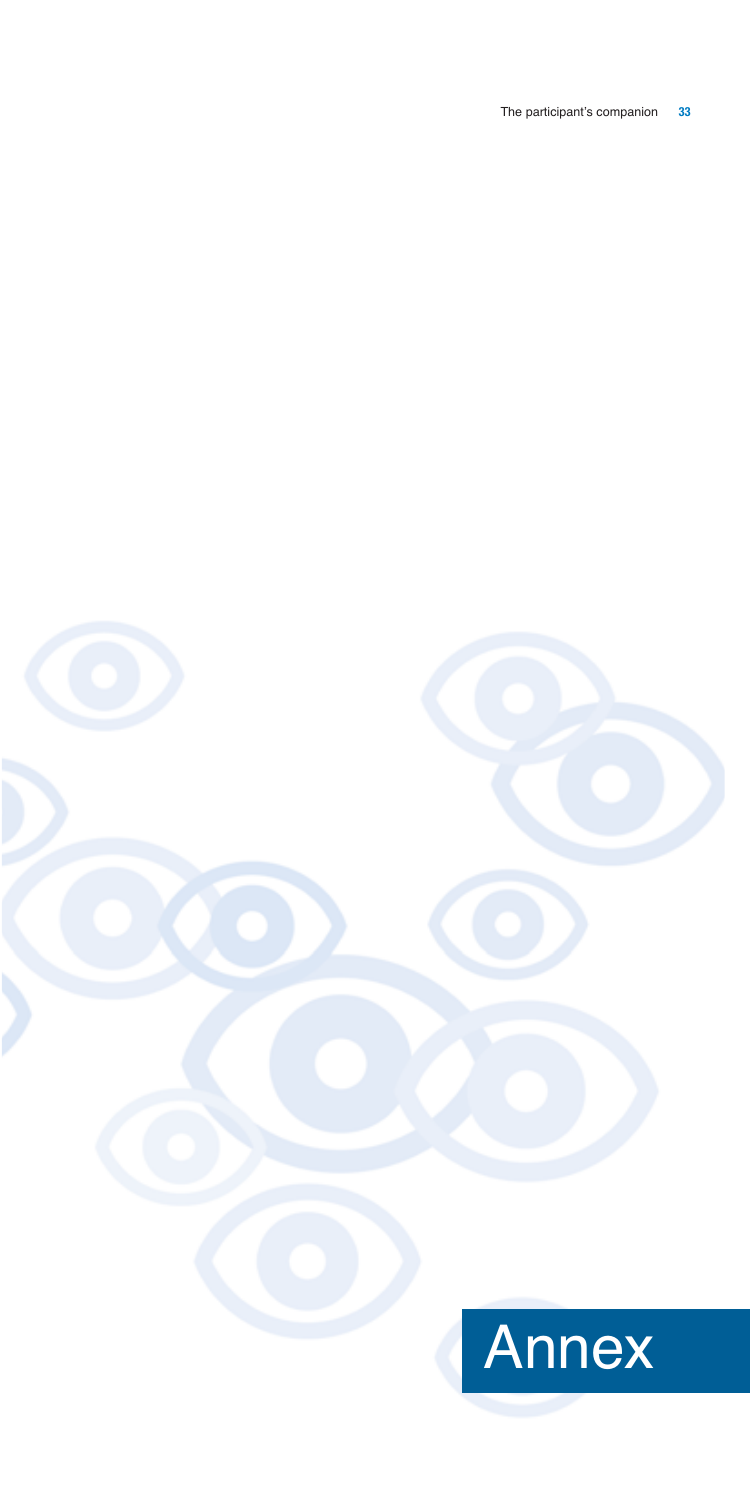#### Annex Policy context of lifelong learning

In 2010, the Council of the European Union reviewed the progress towards the objectives of the Lisbon strategy (2000) of making the European Union the ʻmost competitive and dynamic knowledge-based economy in the world'. Building on the lessons learned, the **Europe 2020 strategy** (see Box 1) set out a vision for Europe to become a smart, sustainable and inclusive economy with high levels of employment, productivity and social cohesion. The strategy recognises the strengths of the Lisbon process, in terms of aiming for growth and job creation, and its weaknesses in implementation and the differences among countries in the scale of reform. Looking to the future, the strategy places immediate focus on recovering from the economic crisis that has accelerated the need for reform and stronger cooperation.

The goals of smart, sustainable and inclusive growth can be achieved through raising skills levels and reinforcing education and, more specifically, lifelong learning. All Europeans should have the opportunity to acquire, upgrade and broaden their knowledge, skills and competences throughout their lives; to perform well in jobs that are likely to become more demanding at all levels. To ensure ʻsmart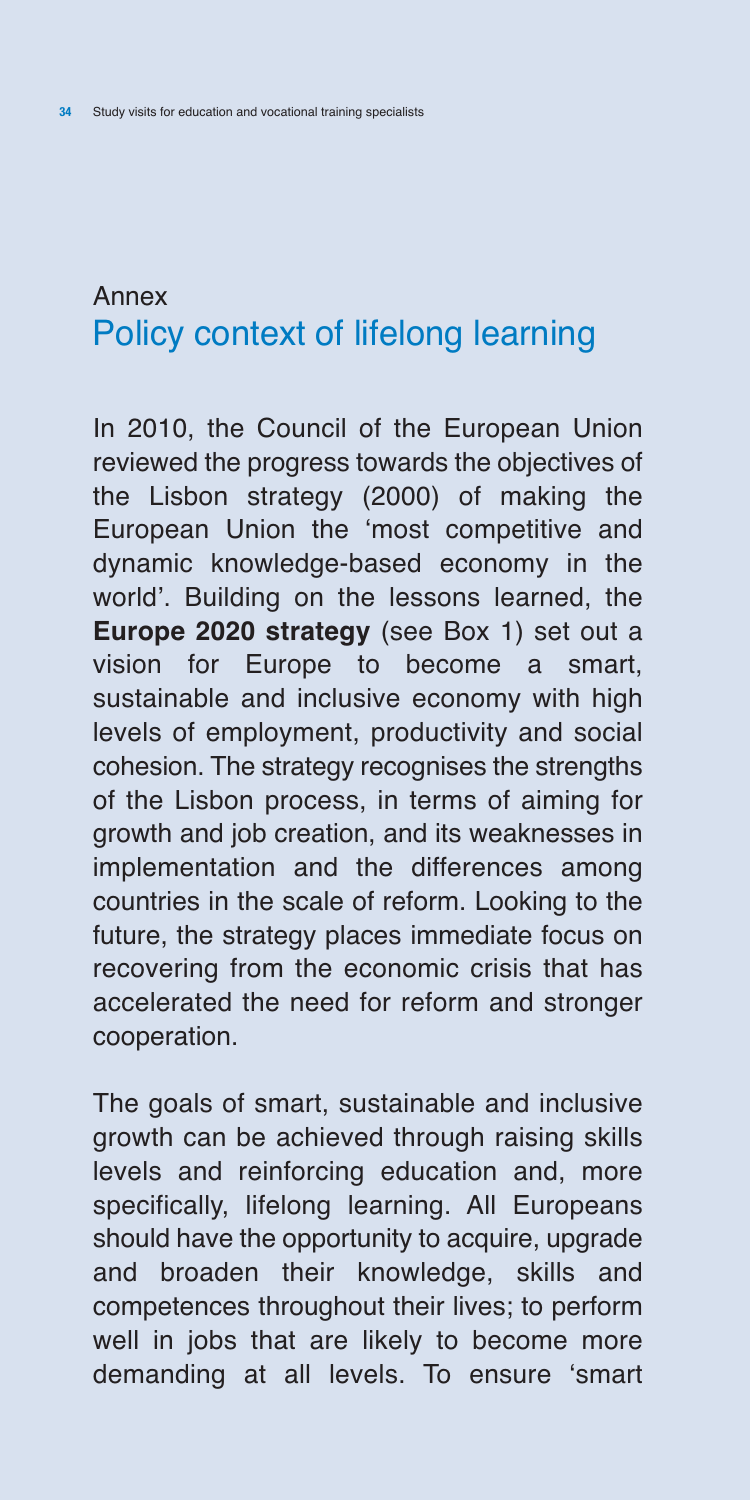growth' driven by knowledge and innovation, it is important to improve the quality of education and training, ensure access to them for all citizens, strengthen research and business performance, and promote innovation transfer throughout the European Union.

Adopted by the Council of the European Union in 2009, an updated **framework of European cooperation in education and training, ET 2020** (see Box 2) reflects priorities defined in the Europe 2020 strategy. The framework builds on the achievements of the Education and training 2010 work programme that brought about a tangible shift in most countries from input-oriented learning processes to learning outcomes. It addresses the remaining challenges in creating a knowledge-based Europe and making lifelong learning a reality for all. The framework focuses on lifelong learning and mobility; quality and efficiency of education and training; equity and social cohesion; and creativity and innovation. National education and training systems should better provide the means for all citizens to realise their potential as well as contribute to ensuring sustainable economic growth and employability.

High quality vocational education and training (VET) is one of the prerequisites to empowering people and promoting labour market participation. The cooperation in VET known as the **Copenhagen process** (see Box 3) will also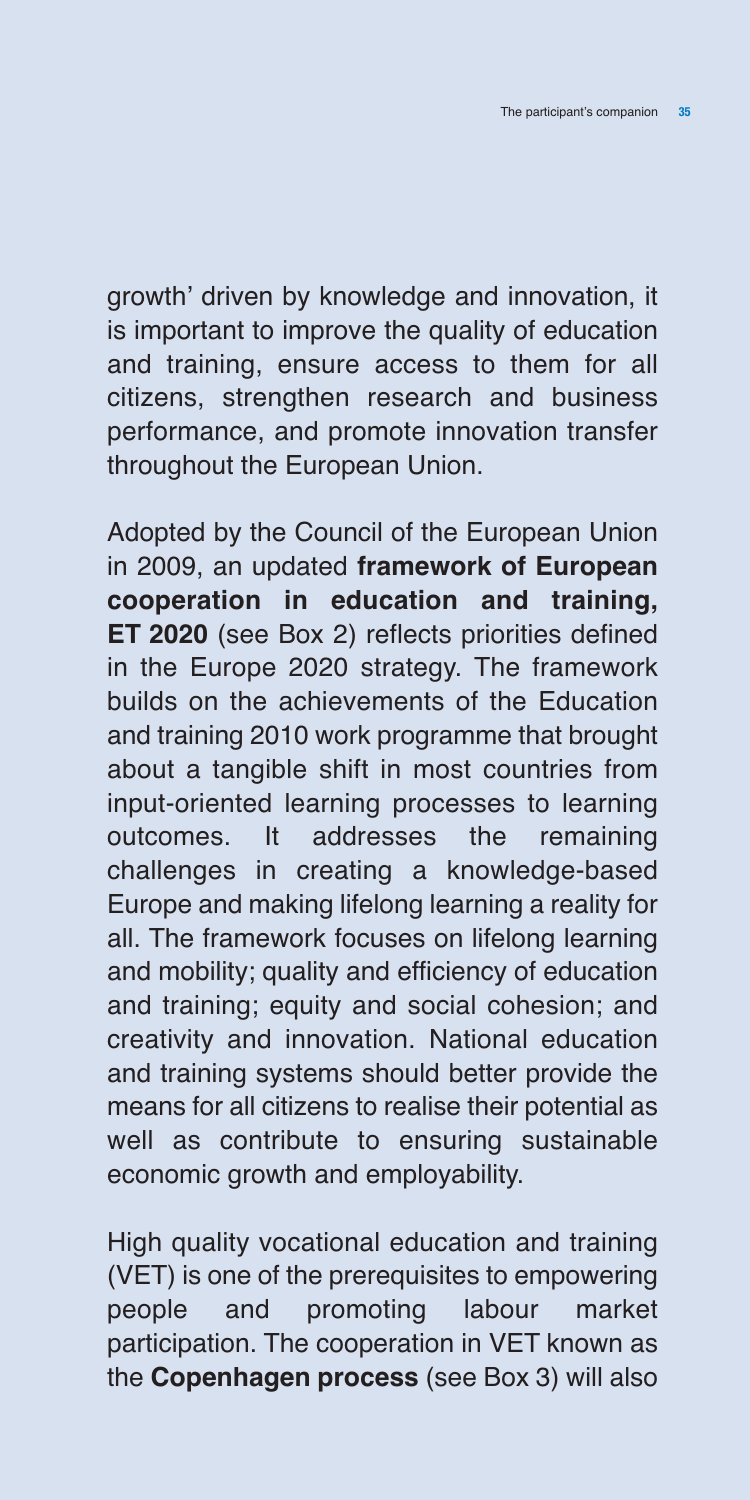continue with making VET a more attractive learning option as a main priority. During 2002- 10, the Copenhagen process has supported the Member States in modernising their VET systems: it has promoted the lifelong learning perspective and the development of common tools, such as the European qualifications framework and the European credit system for VET. From now on, the cooperation will focus on putting the common European instruments and principles into practice and using them to support mobility for VET learners, encourage more adults to take up continuing training and to recognise the skills and competences people acquire at work or in their lives.

Cooperation among the Member States in education and training includes higher education and the initiatives under the **Bologna process** (see Box 4) that is aimed at making European higher education systems more comparable and compatible. It has led to a common qualifications framework for higher education and the key challenge now is to develop further the learning outcomes linked to the qualifications and study programmes. The process will also focus on increasing opportunities for and quality of mobility of students and staff, providing equal access to quality education and lifelong learning, closer linking education, research and innovation.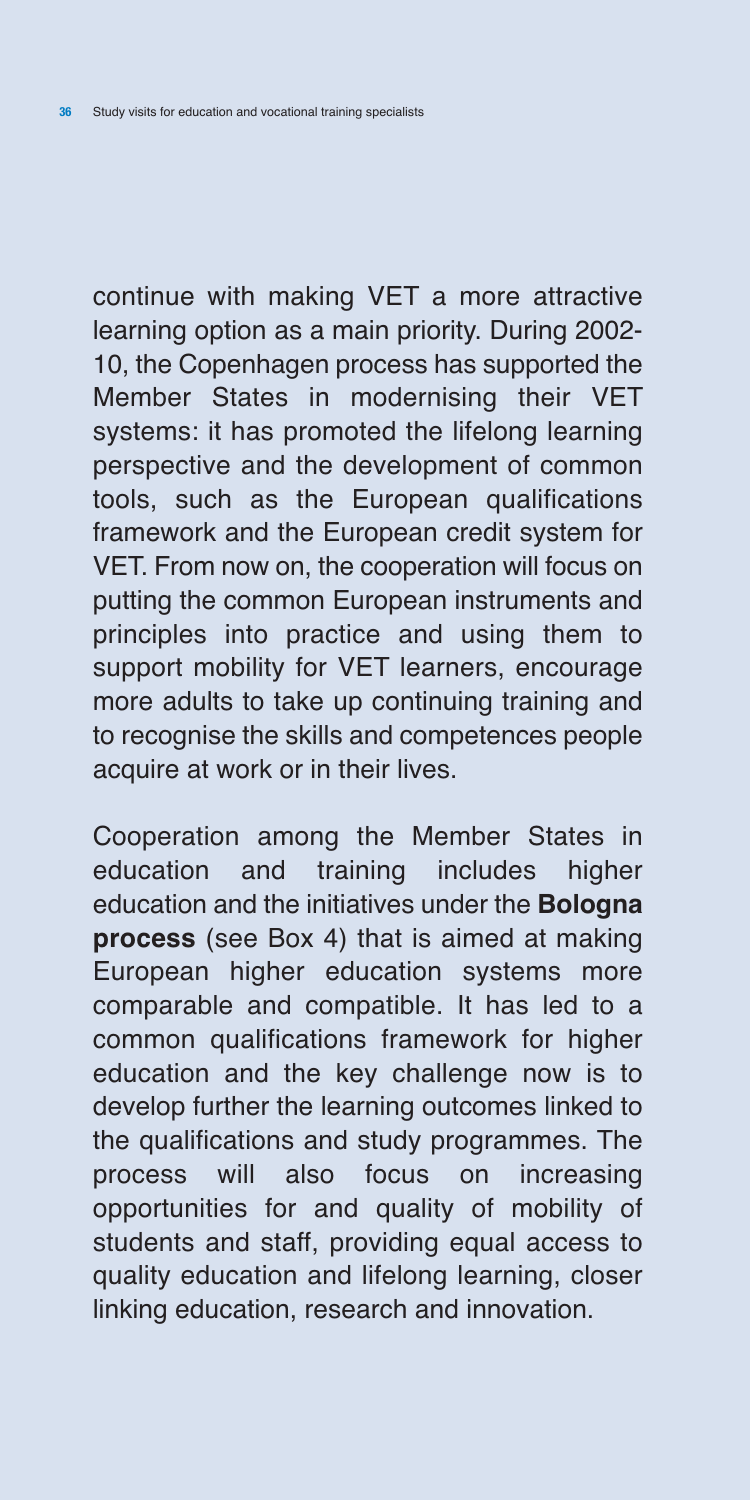The policy-related work covered by the cooperation of the Member States in lifelong learning is complemented by the **Lifelong learning programme** (2007-13) (see Box 5) supporting cooperation in all education and training sectors at grass root level. It provides financial support to individuals and institutions to participate in thousands of cooperation projects each year. These projects also enable learners, teachers and trainers and educational leaders to spend some time in an institution or an enterprise abroad.

The updated priorities and cooperation framework for further developing and improving education and training in Member States emphasise the need for countries to work together. While each Member State is responsible for the organisation and content of its education and training systems, there are advantages in sharing good practice and learning together on common issues. Dissemination of the outcomes of cooperation among stakeholders will play an important role in its impact at national and European levels. The study visits programme brings together a wide spectrum of education and training specialists and policymakers to discuss, learn from one another and share experiences in implementing lifelong learning policies in their countries, thus contributing to European cooperation.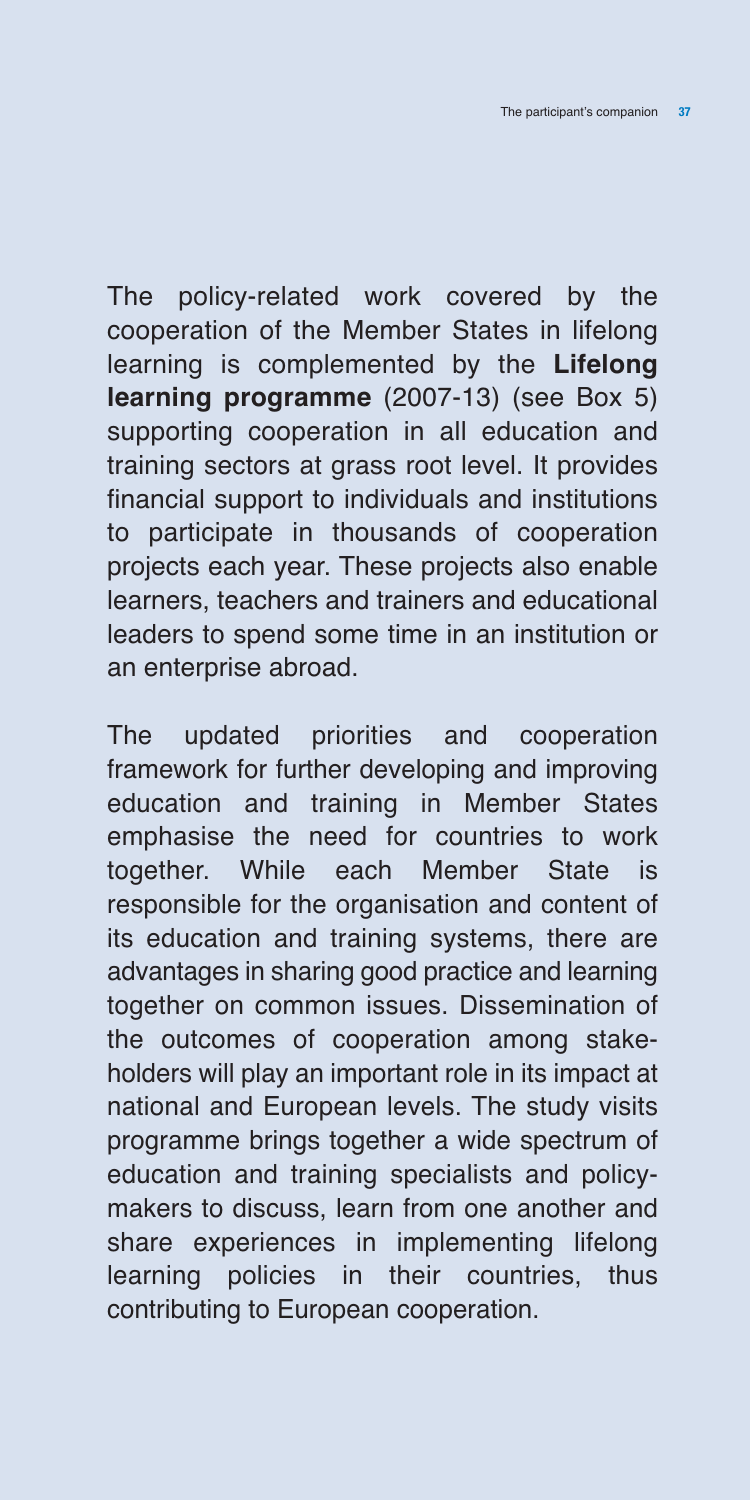#### **BOX 1** Europe 2020 strategy

Adopted by the European Council in June 2010, Europe's strategy for 2020 aims at smart, sustainable and inclusive growth. Asserting that the route to lasting economic recovery and social cohesion is knowledge and innovation, it argues for giving priority to investment in education and training.

The strategy includes ten guidelines that will remain largely stable until 2014, allowing the Member States to focus on implementation. Four guidelines are of specific importance to education and training: promoting lifelong learning, developing a skilled workforce responding to labour market needs, promoting social inclusion, and optimising support to research and development and innovation. Improving the performance of education and training systems at all levels and increasing participation in tertiary education are of key importance. According to the guidelines, school curricula should strive to support creativity, innovation and entrepreneurship.

Among its seven flagship initiatives, two are most closely associated with education and training. 'Youth on the move' is aimed at supporting the entry of young people into the labour market, while 'An agenda for new skills and jobs' was launched to bridge employment and education and training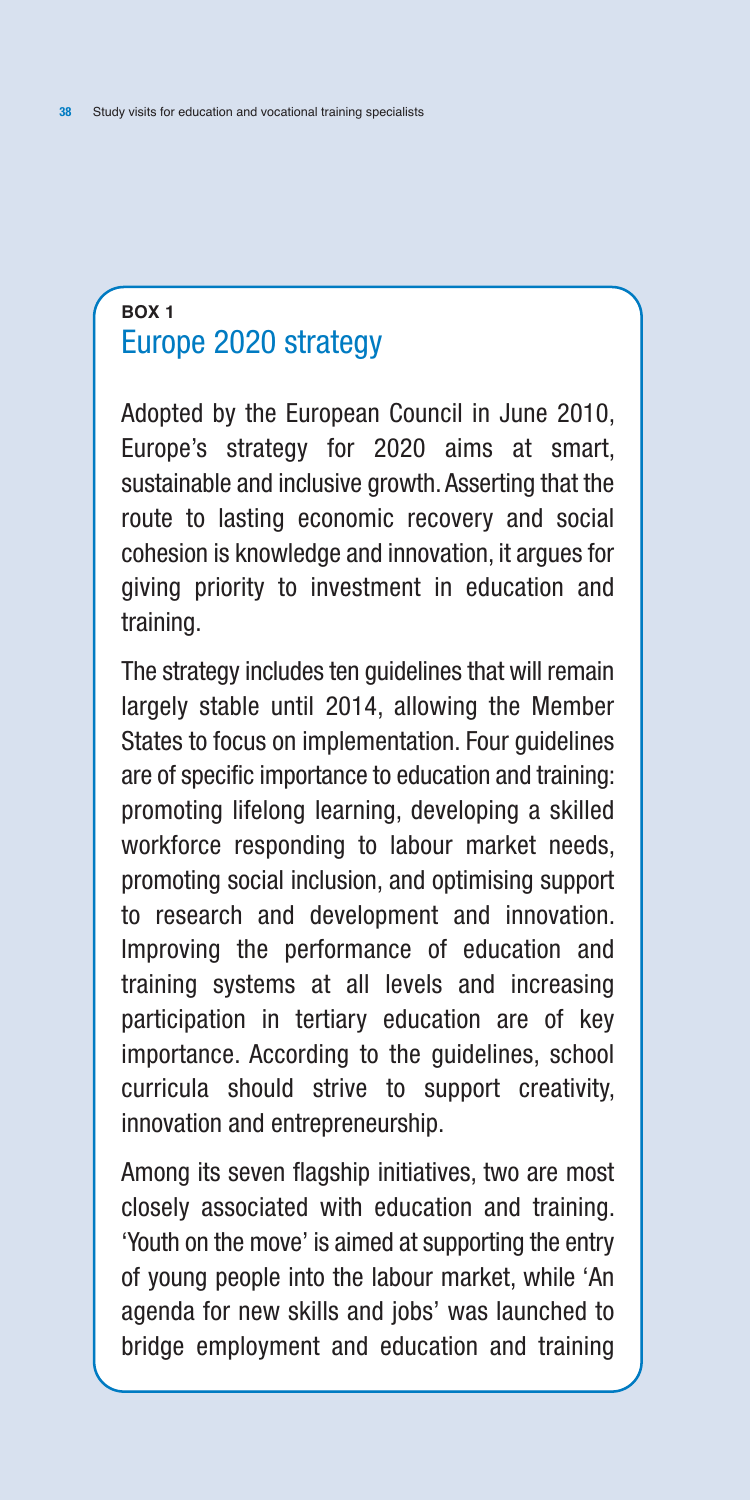policies through a reinforced lifelong component and a new approach to adult learning.

The European Commission and the Member States will work in partnership on the agreed goals: Member States will develop their national strategies and will report annually on progress. National strategies should be implemented in a partnership of national, regional and local authorities as well as social partners and civil society.

Five targets have been agreed to measure progress: three of these are linked to education and training:

- less than 10% early school leavers;
- at least 40% of 30 to 34-year-olds completing tertiary education;
- 75% of the 20-64-year-olds employed through greater participation of youth, older workers and low skilled workers and better integration of legal migrants.

More information can be found at: **http://ec.europa.eu/eu2020/index\_en.htm**  [cited 15.02.2011].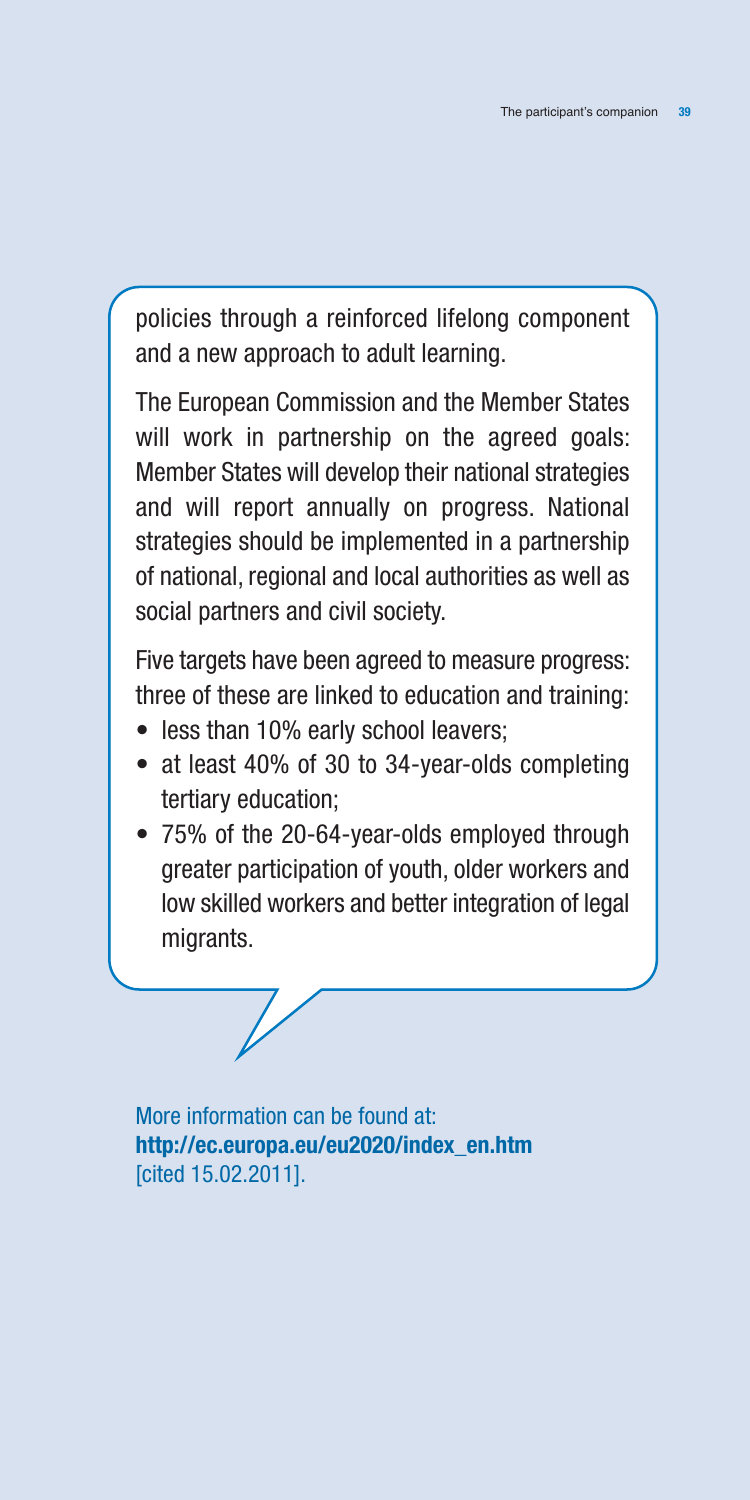## **BOX 2**

#### Strategic framework for European cooperation in education and training (ET 2020)

Agreed by the Council of the European Union in 2009, ET 2020 is a framework of cooperation between the Member States and the European Commission in education and training till 2020.

The primary goal is to support the further development of education and training systems in the Member States. This aims to ensure personal, social and professional fulfilment of all citizens, contribute to sustainable economic prosperity and employability and promote democratic values, social cohesion, active citizenship and intercultural dialogue.

Lifelong learning is a fundamental principle of the cooperation framework. It covers learning in all contexts (formal, non-formal and informal), at all levels of education and training (from early childhood education and schools through to higher education, vocational training and adult training) and at all ages (from pre-primary to post-retirement). Partnerships between education and training institutions and enterprises and wider communities are also important.

The cooperation addresses four strategic objectives:

- making lifelong learning and mobility a reality;
- improving the quality and efficiency of education and training;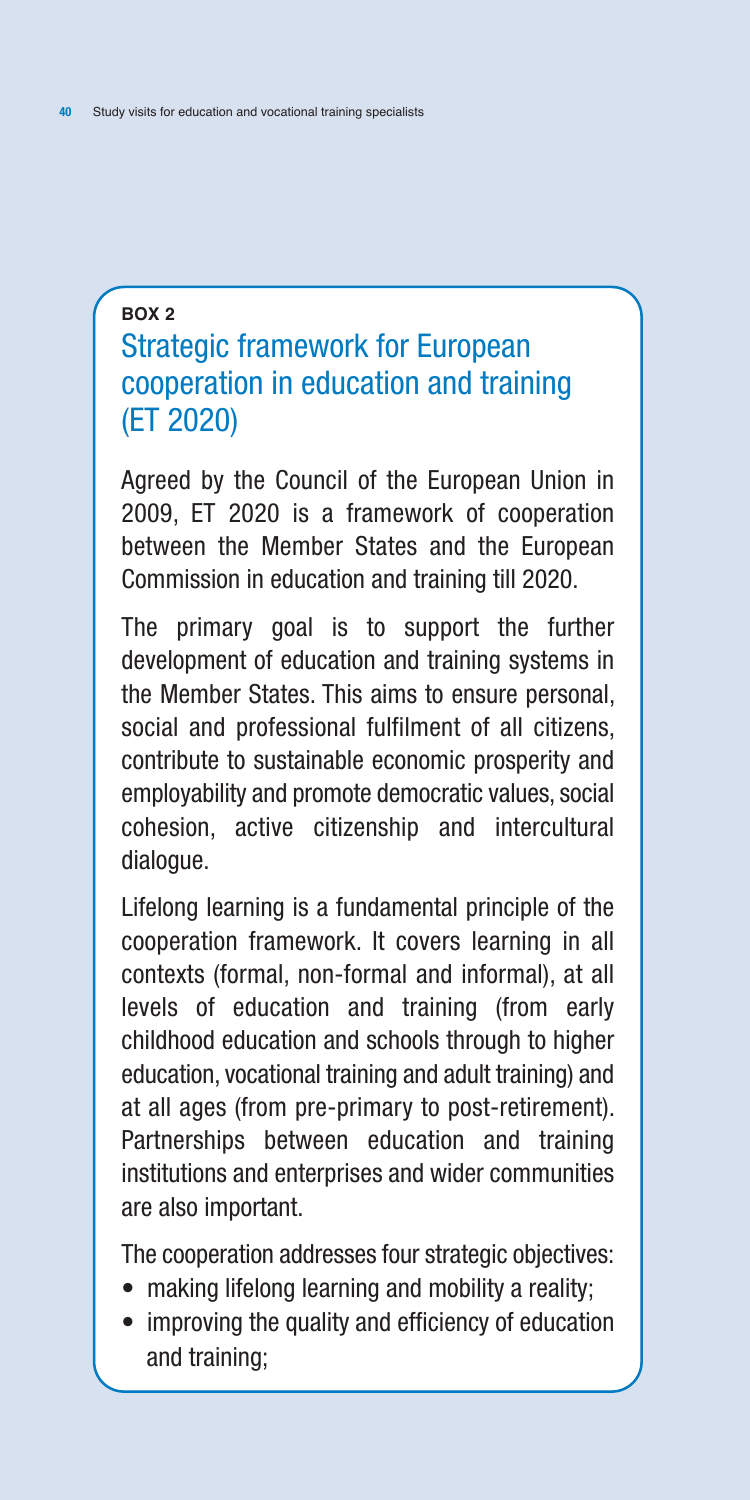- promoting equity, social cohesion and active citizenship;
- supporting creativity and innovation, including entrepreneurship, at all levels of education and training.

The objectives are accompanied by European benchmarks and reference levels of European average performance, so that by 2020 (see also Box 1):

- at least 95% of children between the age of four and the age for starting compulsory primary education participate in early childhood education;
- less than 15% of 15-year-olds have insufficient abilities in reading, mathematics and science;
- at least 15% of adults participate in lifelong learning.

The work continues on developing European benchmarks for mobility, employability and language learning.

To monitor progress, the Member States will produce national reports at the end of each threeyear cycle.

More information can be found at: **http://ec.europa.eu/education/ [lifelong-learning-policy/doc28\\_en.htm](http://ec.europa.eu/education/lifelong-learning-policy/doc28_en.htm)**  [cited 15.02.2011].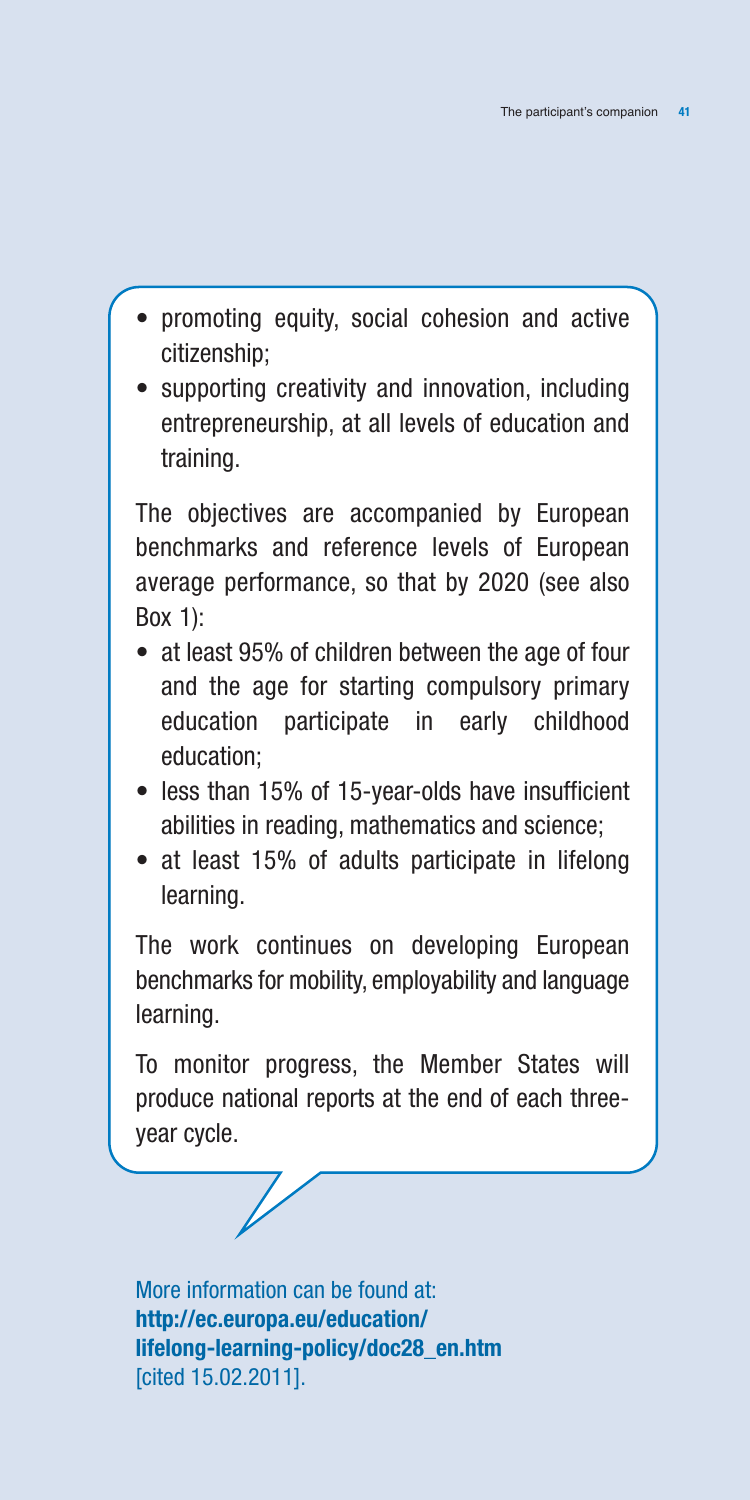#### **BOX 3** Copenhagen process

The Copenhagen process refers to the cooperation of the Member States, the European Commission and the social partners in vocational education and training (VET). It contributes to achieving the objectives set in the strategic framework of cooperation ET 2020, of which it is an integral part. Started in 2002, this cooperation played an important role in raising awareness of the importance of VET both at European and national level and brought about significant developments in national policies and modernisation of VET systems.

The cooperation also led to the creation of important European instruments for transparency, the recognition of qualifications and competences, and quality assurance: Europass, the European qualifications framework (EQF), the European credit system for VET (ECVET) and the European quality assurance reference framework for VET (EQAVET). Implementation – which is at different stages in different countries – will be the focus of the Copenhagen process in the coming years.

To review the strategic approach and priorities of the Copenhagen process for 2011-20, the Bruges Communiqué was adopted in December 2010 by the European Ministers for vocational education and training, the European social partners and the European Commission. They agreed that, by 2020,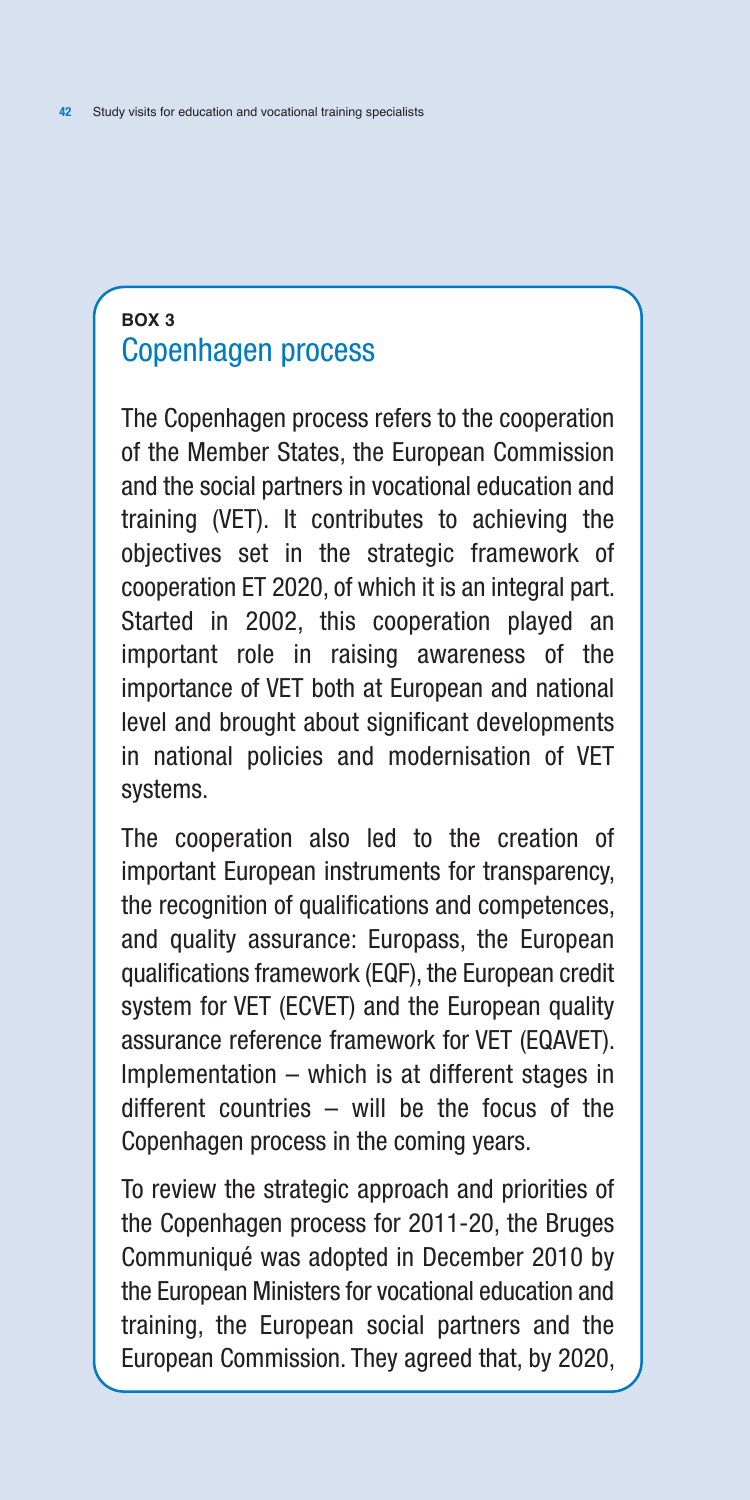VET systems in Europe should be more attractive, relevant, career-oriented, innovative, accessible and flexible and should contribute to excellence and equity in lifelong learning. Based on the four strategic objectives of the ET 2020, the priorities for VET will be:

- making initial VET an attractive learning option with high relevance to labour market needs and pathways to higher education;
- enabling flexible and open access to training and qualifications, including flexible systems for recognition of learning outcomes at all stages of life and cross-border mobility;
- promoting more opportunities for disadvantaged groups and inclusive VET for inclusive growth;
- nurturing creative, innovative and entrepreneurial thinking for all VET students within international cooperation.

Social partners at European level should develop their own initiatives to contribute to the attractiveness of VET. They should continue to play an active role in the governance of the Copenhagen process and contribute to the realisation of its priorities.

More information can be found at: **http://ec.europa.eu/education/ [lifelong-learning-policy/doc60\\_en.html](http://ec.europa.eu/education/lifelong-learning-policy/doc60_en.htm)**  [cited 15.02.2011].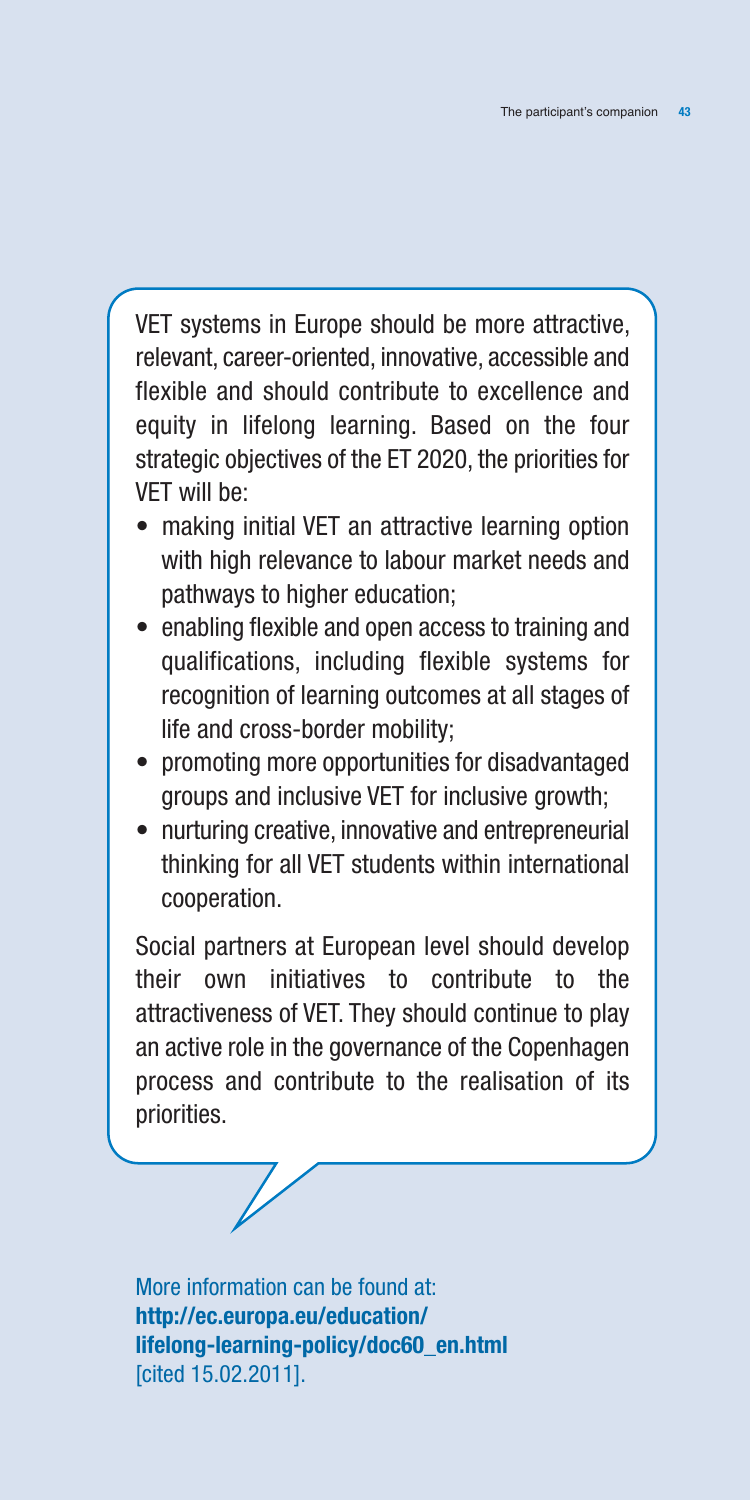#### **BOX 4** Bologna process

Started in 1999, the Bologna process contributes to European cooperation in education and training and includes countries outside Europe.

The aim of the Bologna process is to create a European higher education area in which students can choose from a wide range of high quality courses throughout the European Union. The Bologna process has three main priorities:

- introduction of three cycle system in higher education – bachelor/master/doctorate – fully in place in almost all countries in most institutions and programmes;
- quality assurance in most countries there is an independent body for quality assurance,
- recognition of qualifications and periods of studies – the European credit transfer and accumulation system, ECTS, is obligatory in most countries.

The European Union supports modernisation of universities in curricula, governance and funding so they are able to meet the challenges of globalisation and competition and stimulate innovation and research.

More information can be found at: **[http://ec.europa.eu/education/policies/educ/](http://ec.europa.eu/education/higher-education/doc1290_en.htm) bologna/bologna\_en.html** [cited 15.2.2011].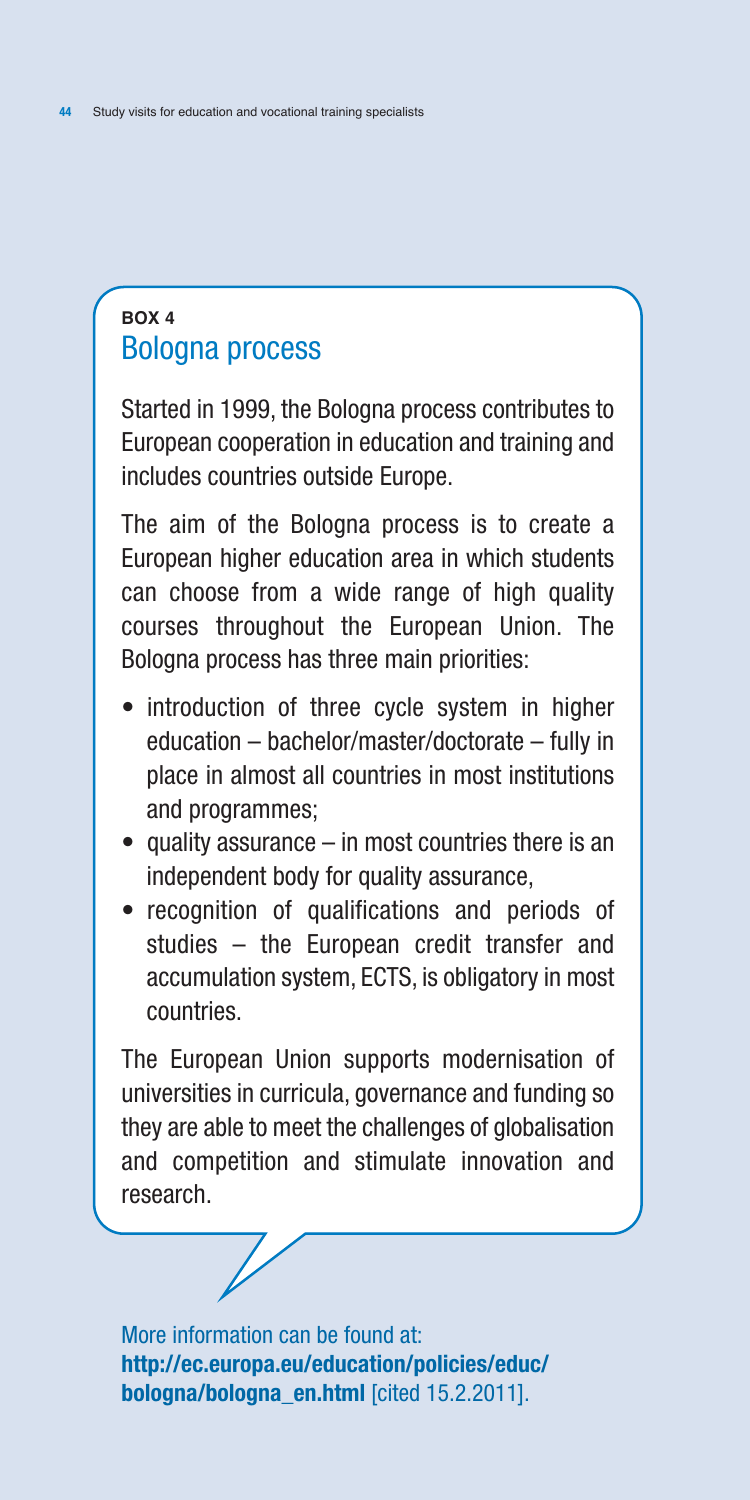#### **BOX 5** Lifelong learning programme (2007-13)

The Lifelong learning programme is a funding programme to complement policy related work; it provides support to individuals and institutions to participate in thousands of cooperation projects each year. The programme covers a broad range of activities related to learning from early childhood to old age that support exchange and mobility across the EU and other participating countries. It gathered under one framework almost all education and training programmes. It consists of four sectoral programmes:

- **Comenius** (school education);
- **Leonardo da Vinci** (vocational education and training);
- **Erasmus** (higher education);
- **Grundtvig** (adult education).

It also includes a transversal programme of which study visits is part, supporting policy cooperation and policy learning alongside parts devoted to language learning, ICT and valorisation activities. The Jean Monnet programme supports European institutions and associations.

More information can be found at: **http://ec.europa.eu/education/ [lifelong-learning-programme/doc78\\_en.htm](http://ec.europa.eu/education/lifelong-learning-programme/doc78_en.htm)**  [cited 28.1.2009].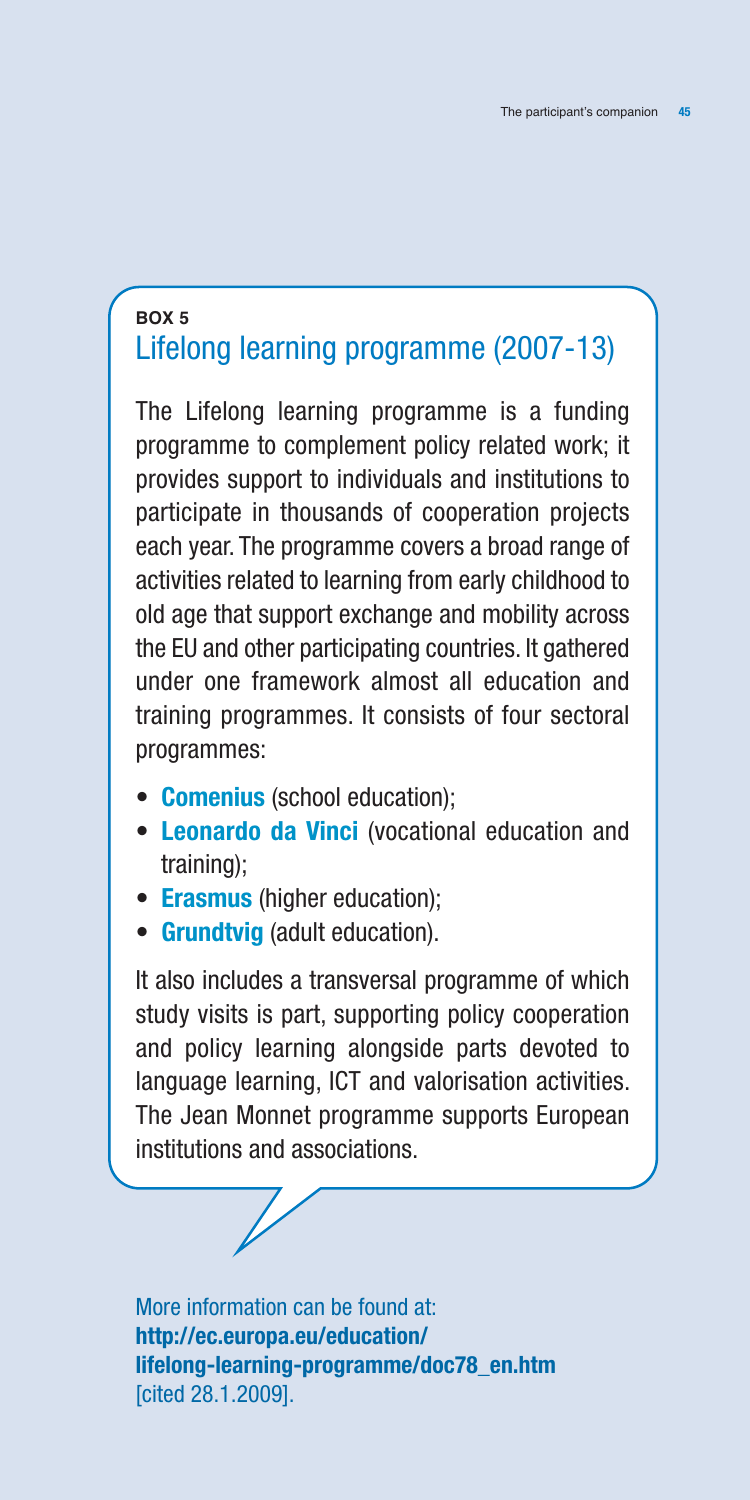| <b>Notes</b> |  |
|--------------|--|
|              |  |
|              |  |
|              |  |
|              |  |
|              |  |
|              |  |
|              |  |
|              |  |
|              |  |
|              |  |
|              |  |
|              |  |
|              |  |
|              |  |
|              |  |
|              |  |
|              |  |
|              |  |
|              |  |
|              |  |
|              |  |
|              |  |
|              |  |